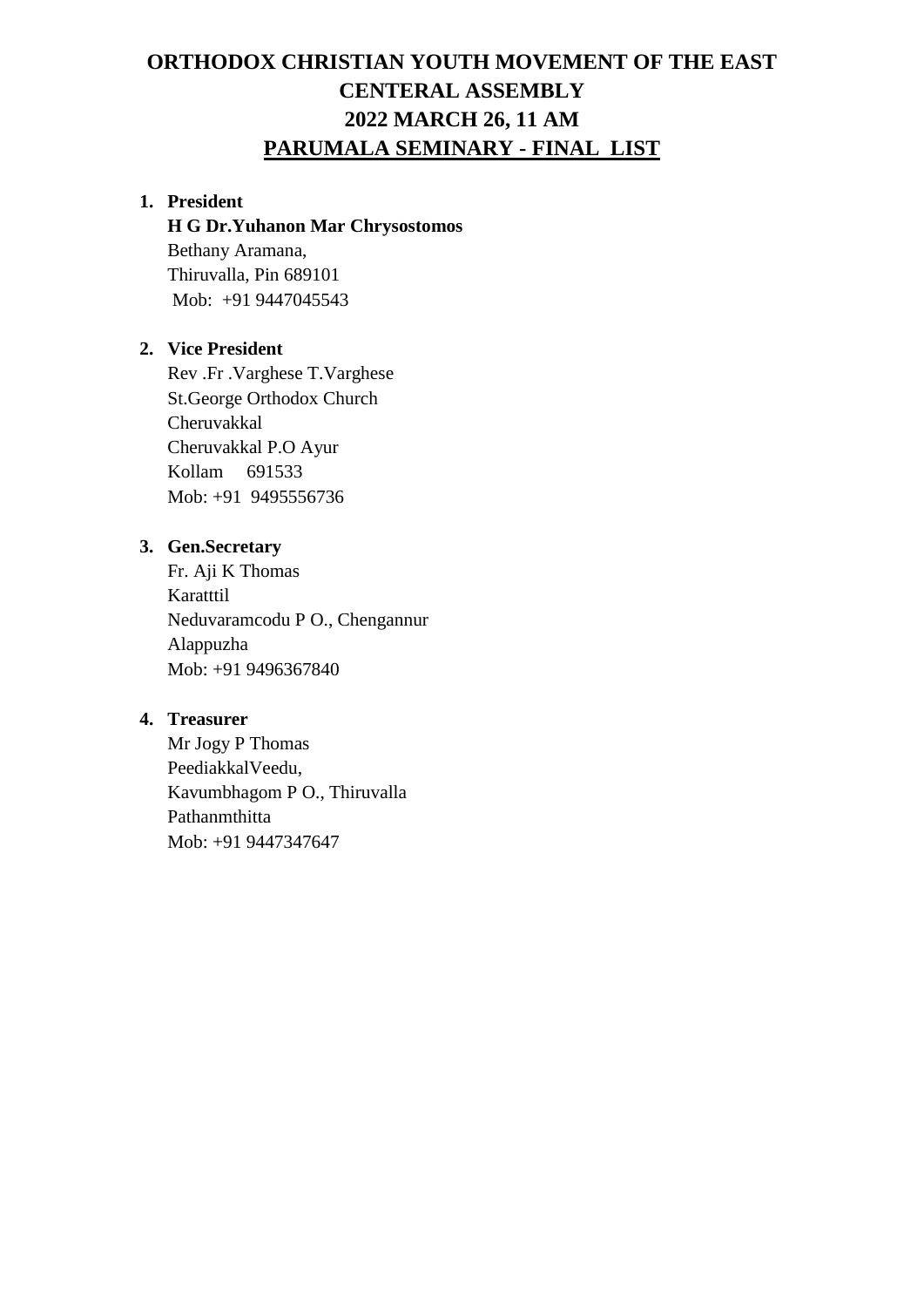# **Zonal Secretaries**

- 1. Sajay Thankachan Ebenezer Bhavan,Kulakkada East P.O Kottarakara Kollam-691 521 Mob.: +91 9447503657
- 2. Aneesh Jacob Kuttiyil Padinjattathil Kadambanad South P.O Adoor Pathanamthitta Mob.: +91 9446435665
- 3. Abraham P.Koshy Puthenpurayil Karthikappally P.O Alappuzha Mob.: +91 9446716106
- 4. Sijo Everest Palathinkal House Thoppipala P.O Swaraj, Idukki-685 511 Mob.: +91 9744044097
- 5. Nikhil K.Joy Kizhakkekara Kattumattathil Pampakuda P.O. 686 667 Mob.: +91 9747268598
- 6. Arun Vijoy Panakkal House Neppen's Lane Calicut Road Kunnamkulam, Thrissur-680 503 Mob.: +91 8891625818
- 7. Abin Jacob Velickaketh House West Eleri P.O. Nileshwar (Via) Pankayam Kasargod- 671314 Mob.: +91 7025945822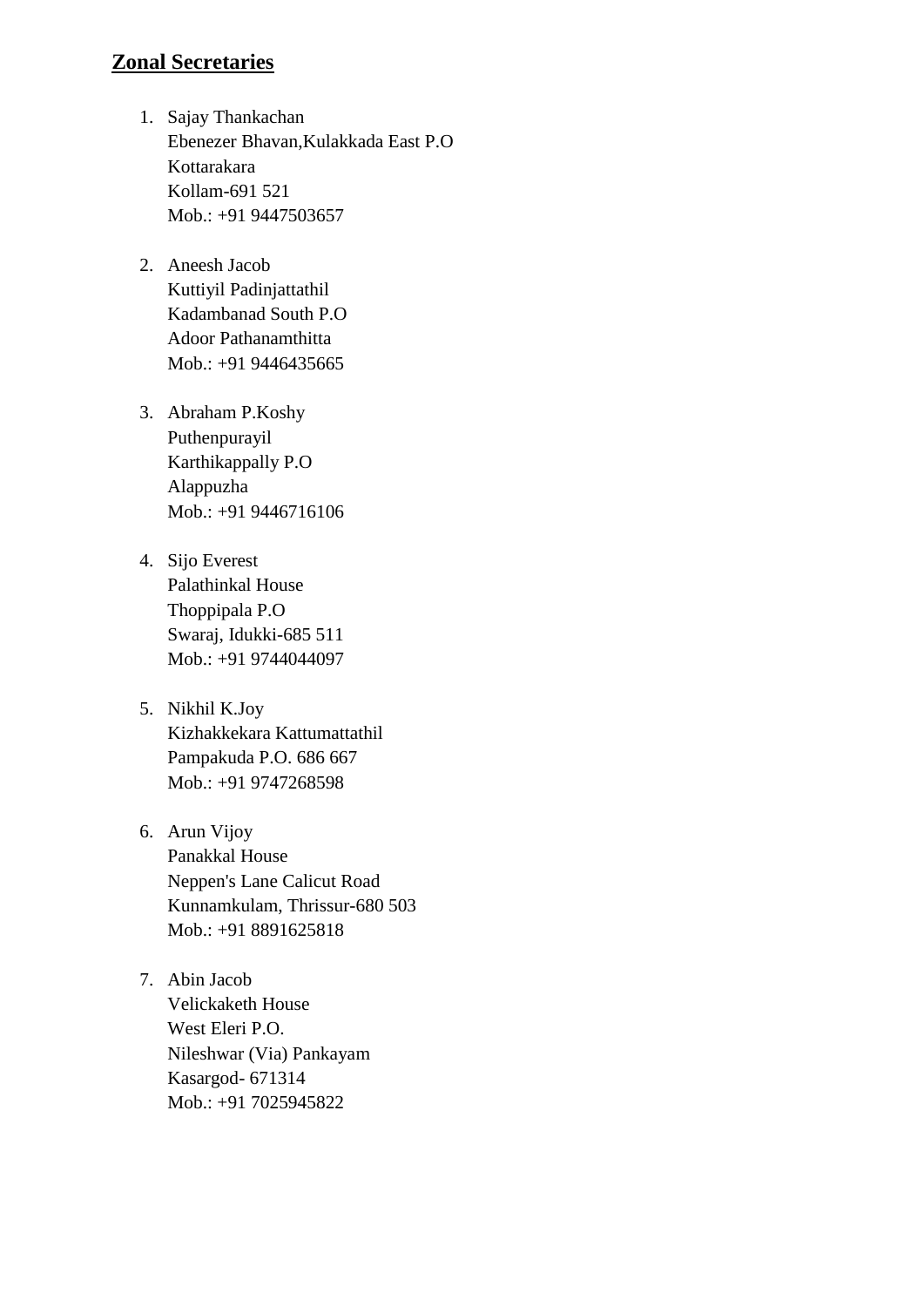# **1. Former Vice President**

Rev.Fr.Philip Tharakan Raju Bhavanam (Jesseney), Padinjattukara P O., Thevalakara, Kollam – 690524 Mob.: +91 9447067819

# **2. Former Gen. Sec**

Rev.Fr Jesson P.Y. St.Antony's Asram Thannithode P.O., Konni, Pathanamthitta Mob.: +91 9447562710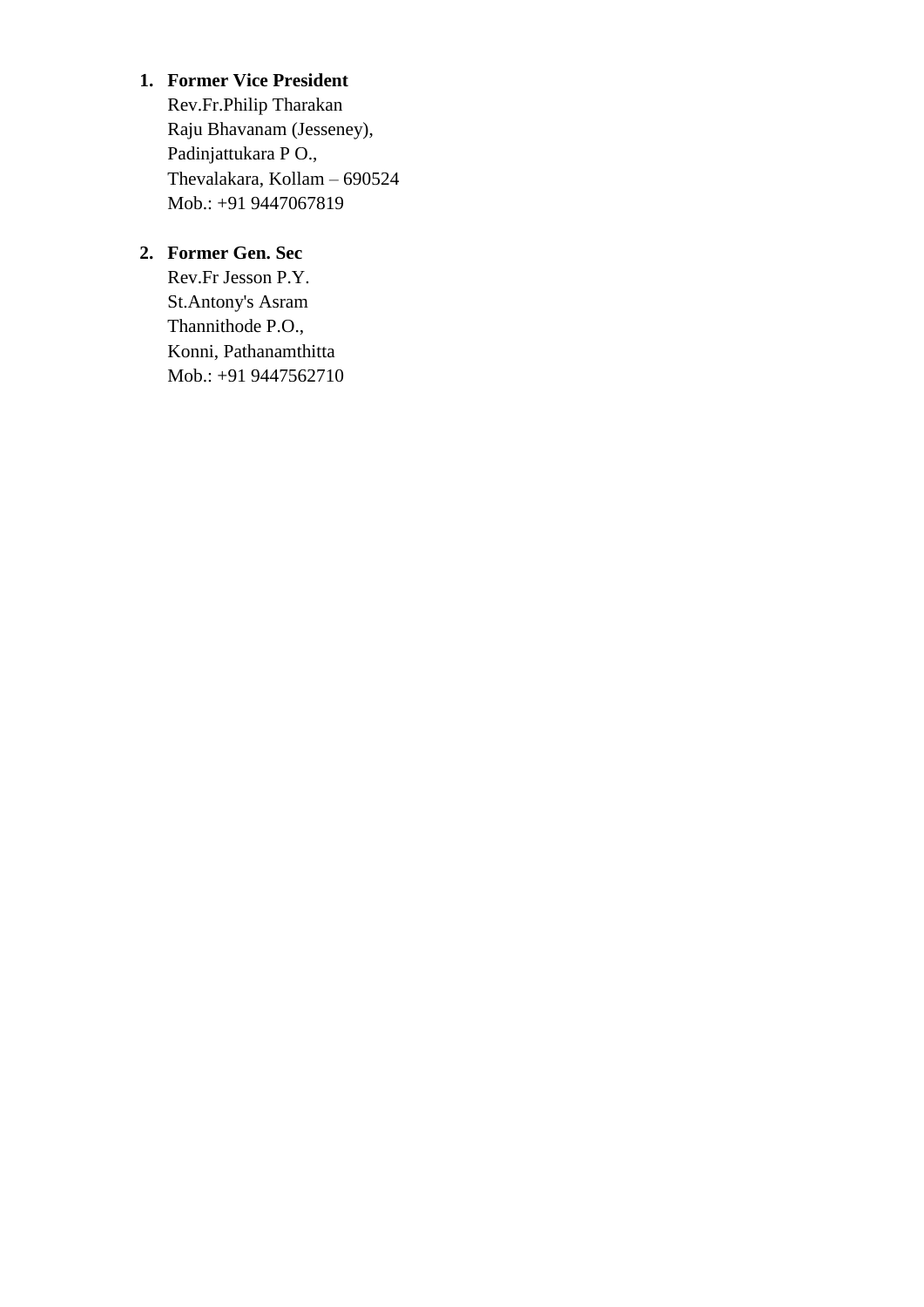# **Yuvajanam**

#### **1. Chief Editor**

Rev.Fr Thomas Raju Sreyas Karuvatta P.O. Alappuzha Mob.: +91 9496603504

## **2. Publisher**

Rev.Fr John Samuel Thayyil Thyyil Eden,Manampuzha P.O., Kadampanad South, Pathanamthitta- 691553 Mob.: +91 9447868567

# **3. Editorial Board Member**

Tinju Samuel Tinju Bhavan Neduvaramcode P.O., Chengannur, Alappuzha Mob.: +91 9495164966

# **4. Editorial Board Member**

Leni John Leni Land Eravichira East, Sooranad P.O., Kollam 690522 Mob.: +91 9037249423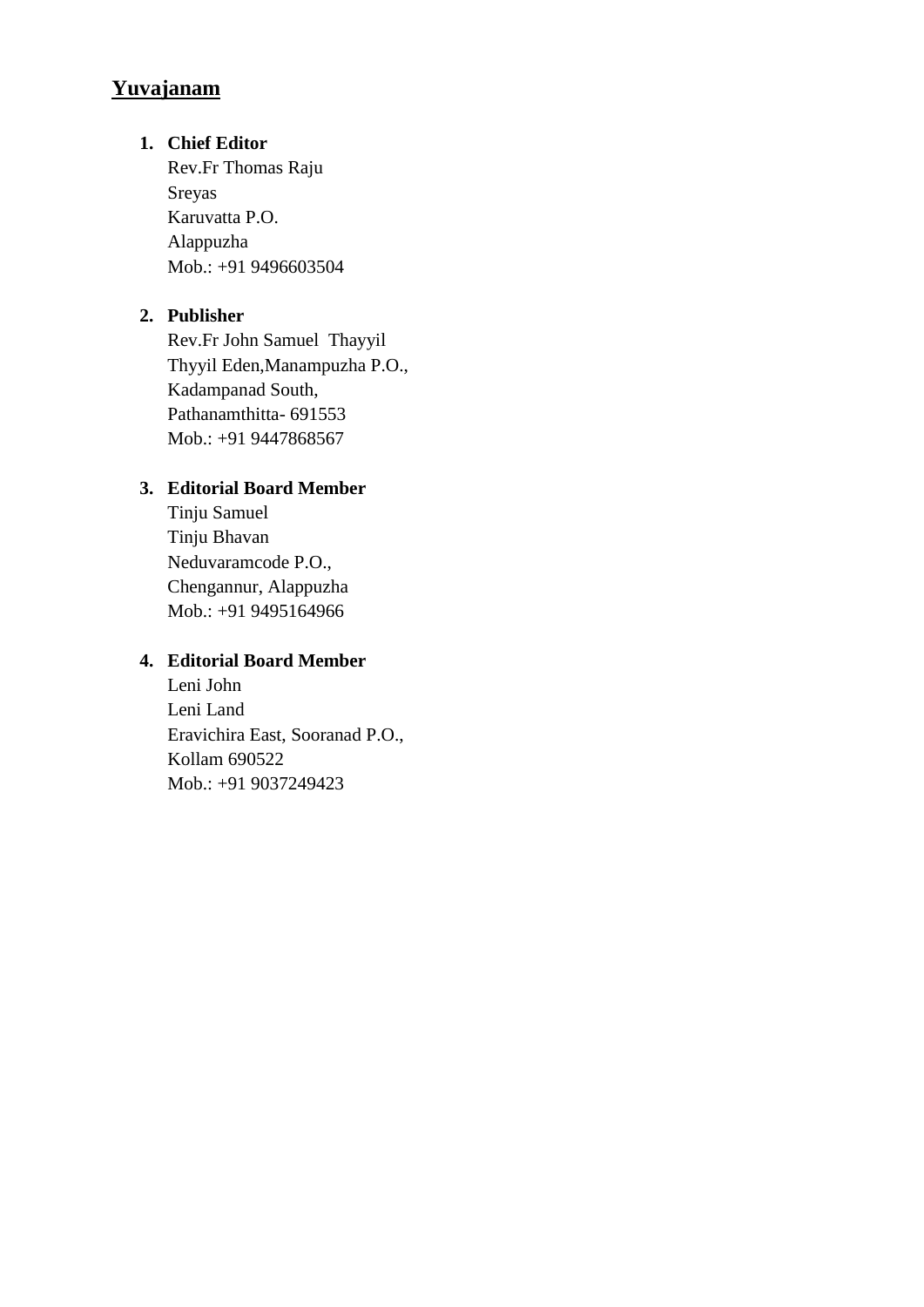# `**Adoor - Kadampanad Diocese**

#### **1. Vice President**

Rev. Fr. Geevarghese T. Varghese (Shiju Baby) Kuzhivilayil Bathel, Puthusseribhagom, Vayala P.O., Enathu-691554 Mob.: +91 9446817443

## **2. Gen.Secretary**

Reno P. Rajan Kanjiravila Reno Bhavanam Vadakkadathukavu P.O., Kilivayal, Adoor Mob.: +91 9633923312

#### **3. Jn.Secretary**

Roshan Roy Pallivadakethil Kadampanadu P.O., Mob.: +91 9447811038, +91 9207191038

# **4. Treasurer**

Alan Daniel Panamplavil Puthiya Veedu Parakode P.O., Adoor-691554 Mob.: +91 9446076407

#### **5. Central Assembly Member**

Sobin Soman Muzhangodiyil Puthenveedu Parakodu P.O., Adoor Mob.: +91 9746416516

#### **6. Central Assembly Member**

Maneesh K. Varghese Kadavil Anugraha Melood P.O, Adoor Mob.: +91 9747432034

#### **7. Central Assembly Member**

Anitta Maria James Hill View, Thuvayoor South P.O., Mob : 8547933499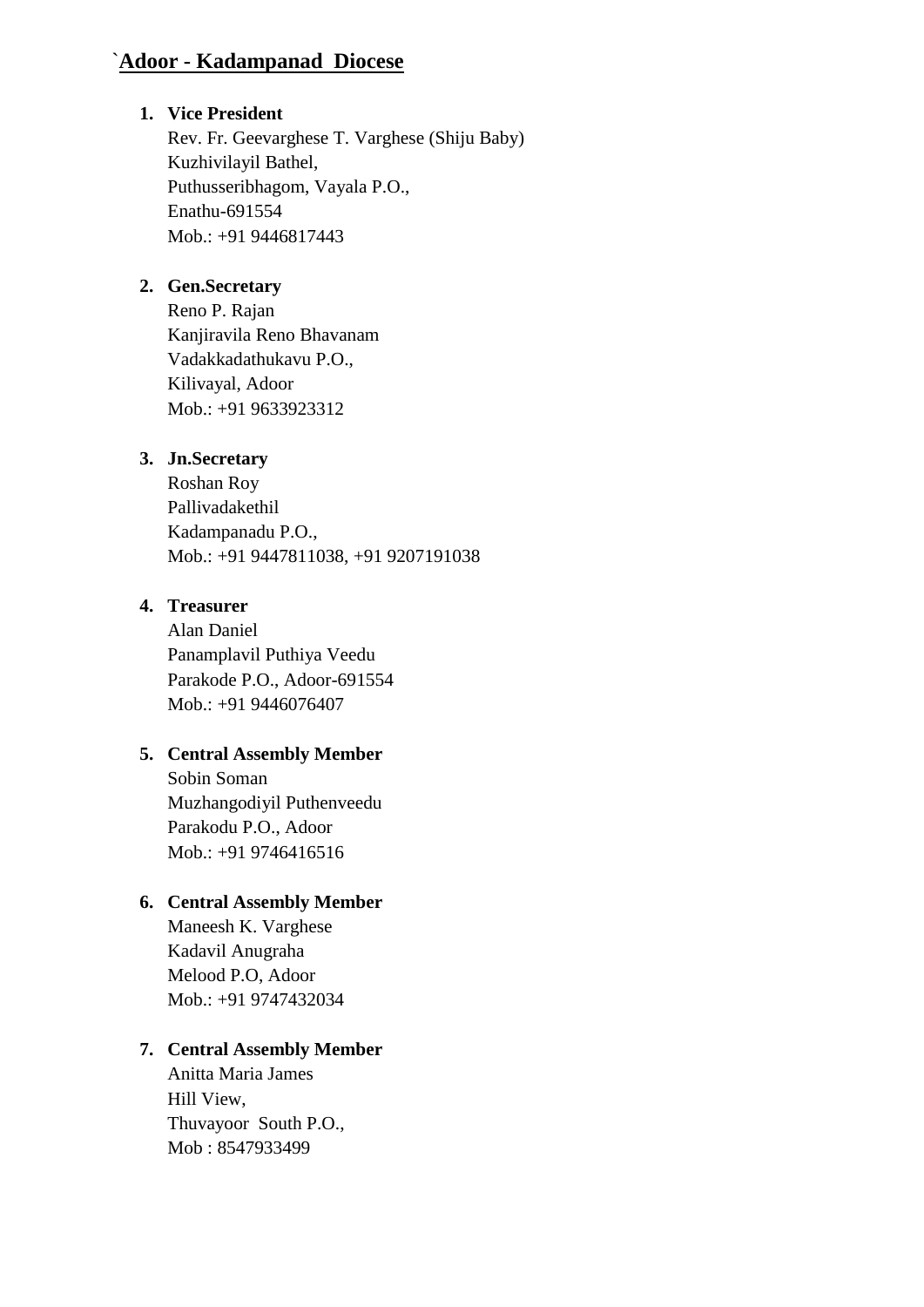# **Ahmedabad Diocese**

#### **1. Vice President**

Fr. George Varghese Bin Villa, Opp. T.B. Hospital, Nehru Colony, Jamnagar – 361008 Mob.: +91 9737060158

## 2. **Gen.Secretary**

Aji Thomas A-103 Shatak Heights, Near IRMA Gate, Anand – 388001 Gujarat, Mob.: +91 9429609285

#### 3. **Jn.Secretary**

Elizabeth David N301, Parishkaar1 Maninagar East, Ahmedabad - 380026, Gujarat. Mob.: +91 9601109756

#### 4. **Treasurer**

Jijo Samuel 15/203, Parishram Park, Near Bapu Dargah, Gorwa, Vadodara - 390016, Gujarat Mob.: +91 8733071464

# **5. Central Assembly Member**

George P Mathew Tivoli A203, Godrej Gardencity, B/h. Nirma University, Ahmedabad – 380006 Mob.: +91 9426255355

# 6. **Central Assembly Member**

Smitha Jobin Shiv Colony Hiran Magari Sector 6, Udaipur – 313001 Rajasthan Mob.: +919509307775

#### **7. Central Assembly Member**

**S**aji Mathew B/44 Kalyan Nargar, Tarsali, Vadodara – 390009 Gujarat Mob.: +91 9726340945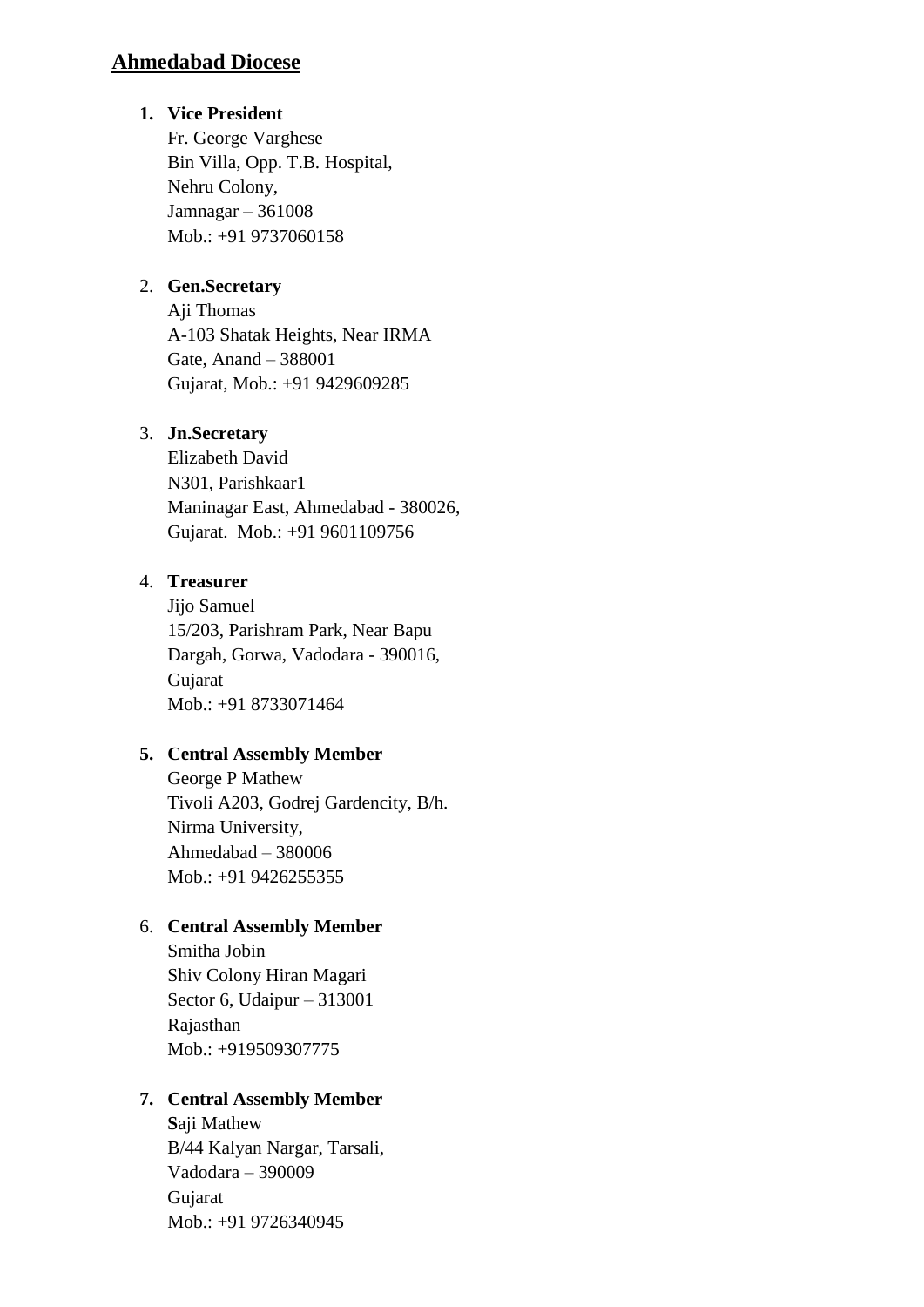# **Ankamaly Diocese**

#### 1. **Vice President**

Fr. John K Jacob. Kalathil Parambil (H). Azhyadathuchira, Thiruvallla Pathanamthitta Mob.: +91 7012042618.

## 2. **General Secretary**

Linjo P Kurian Pulparayil (H), Nellad (P.O), Muvattupuzha-686669 Mob.: +91 9496061373

#### 3. **Joint Secretary**

Nameesh Raju Padippurakal(H) Pazhamthottam P. O., 683565 Mob.: +91 99618 65462

## 4. **Treasurer**

Noele John Koshy Saji Bhavan, Beerakkutty Road Edappally P.O , Kochi-682024 Mob.: +91 9446609832

# 5. **Central Assembly Member**

Athul Joy Thomas Marikkudiyil (H) Thrikkalathoor P.O. 683541 Mob.: +91 99464 67711

#### 6. **Central assembly member**

Edwin Mathew Thombra House Pattal Perumbavoor P.O. Mob.: +91 70255 97971

# 7. **Central Assembly Member**

Jesin Jose Vadakkedath House CRA -59, Champokkadavu Road Edappally P.O. 682024 Mob.: +91 95676 11550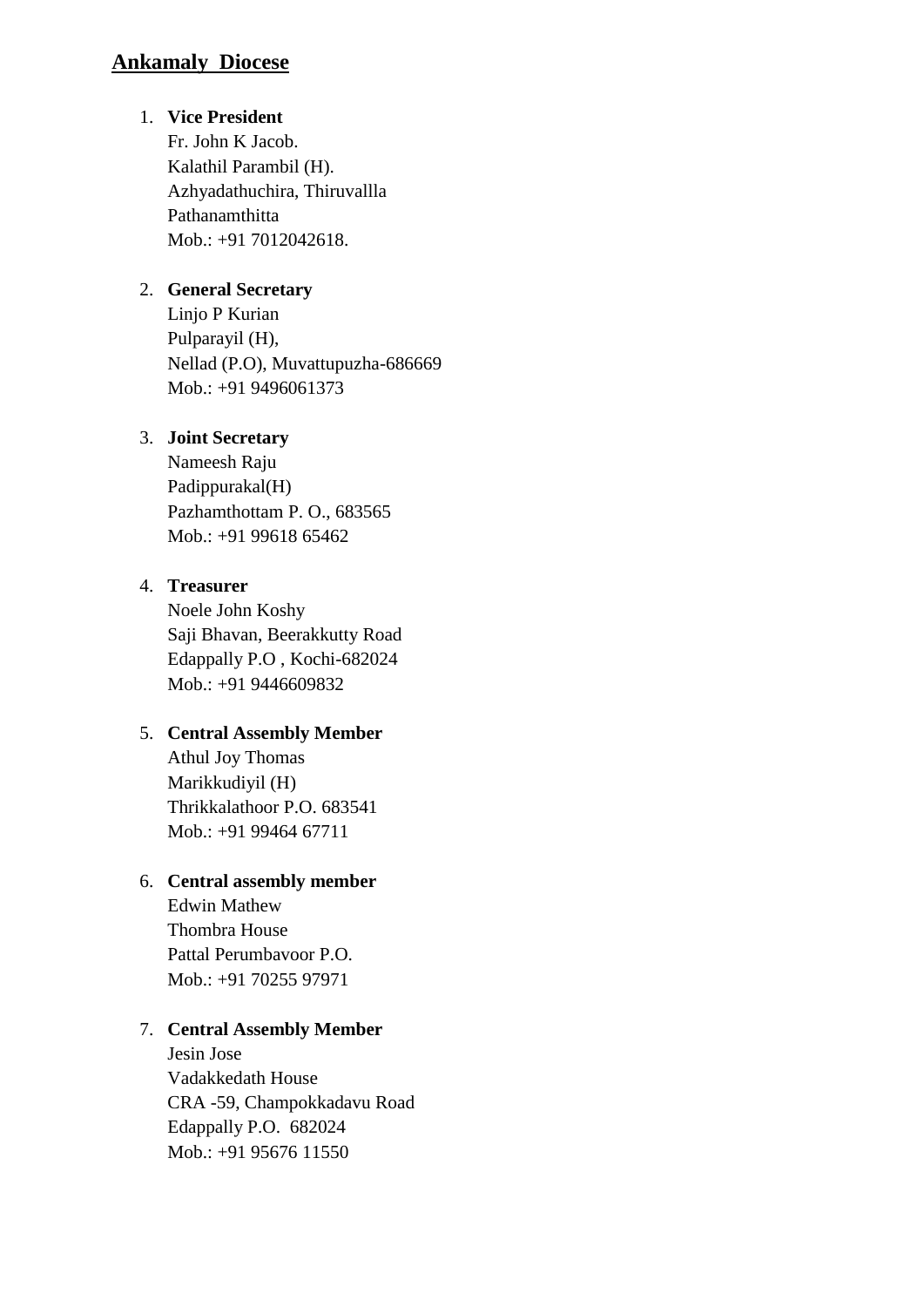# **Banglore Diocese**

# 1. **Vice President**

Rev. Fr. Varghese P. Idichandy St.George Orthodox Church 75,15 Cross, Indira Nagar Second Stage Banglore-560038 Mob.: +91 9916592275

# **2. Gen.Secretary**

Sajeesh Daniel Baby A5, Regency Splendor, 25 Hall Road Richards Town, Banglore-560005 Mob.: +91 9886438044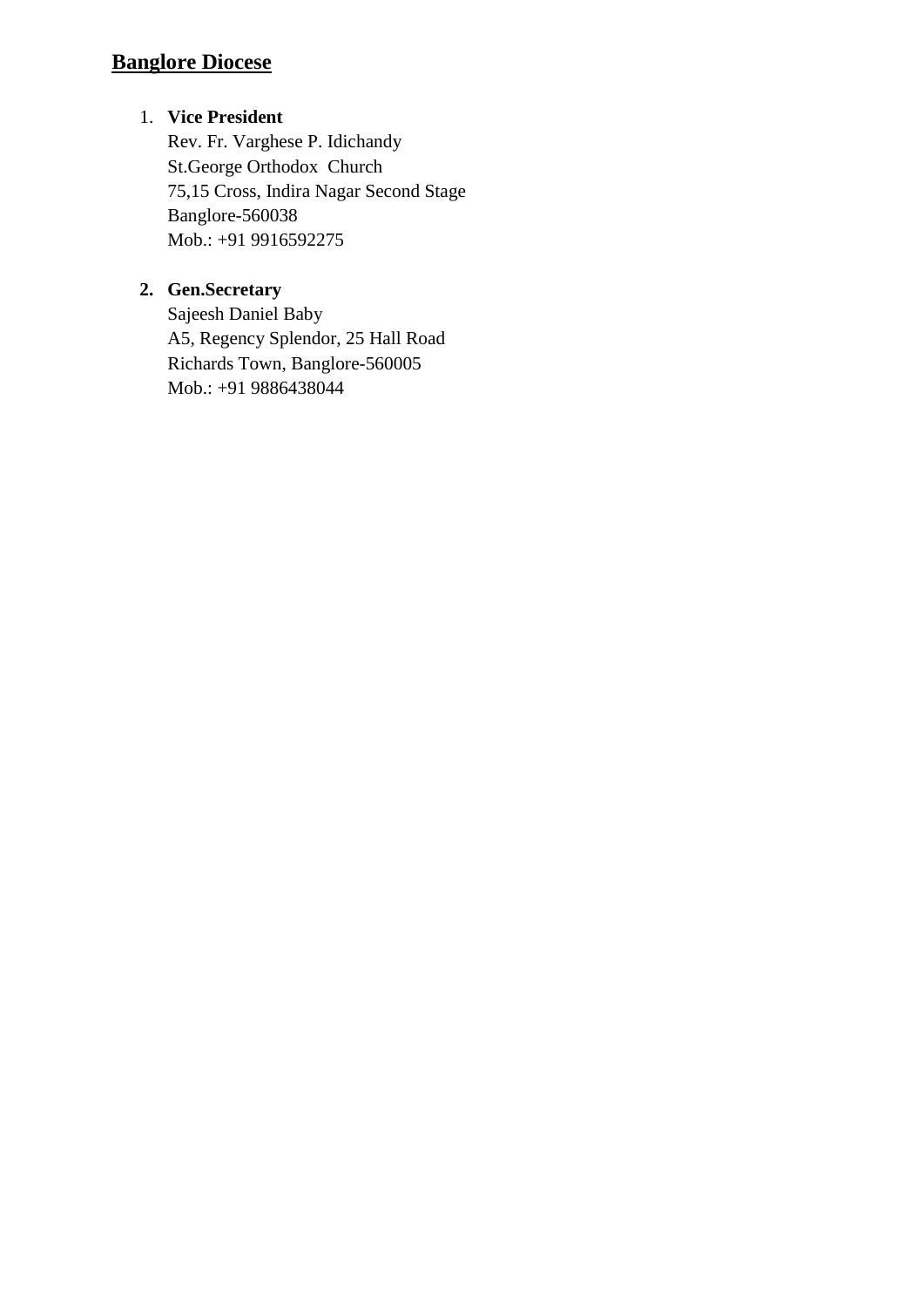# **Bombay Diocese**

#### 1. **Vice President**

Fr George Abraham St.Thomas Orthodox Valiyapally Opp Khadki Railway Station Range Hills P.O., Khadki, Pune - 411020 Mob.: +91 9819813535

#### **2. Gen.Secretary**

Ms. Bettina Jacob B-1202, B Wing, Ramchandra Niwas, Sector 12A, Koparkhairane, Navi Mumbai, Maharashtra Mob.: +91 9847491606

#### 3. **Jn.Secretary**

Ms. Jaisy Biju 102 , Hasta , Kores Nakshatra Vartak Nagar, Thane West Maharashtra Mob.: +91 9869751114

#### 4. **Treasurer**

Mr. Anish Jacob Varghese Flat 10, Building D1-15 Radhanagar CHS Ltd. Barwe Road Khadakpada, Kalyan (West) Thane, Maharashtra-421301

#### 5. **Central Assembly Member**

Mr. Unni Jacob Plot No. 9, Behind District Court Opp. Judges Bungalow Silvassa- 396230

### 6. **Central Assembly Member**

Mr. Jubin Thomas B-503, Vishwakunj Apartments Near Shevale Hospital Aundh Road, Pune-411020 Maharashtra

#### 7. **Central Assembly Member**

Ms.Sonu George Dhaneshri Residency, Row Bunglow no 6 and 7 Anand Nagar Upnagar, Nasik- 422006, Maharashtra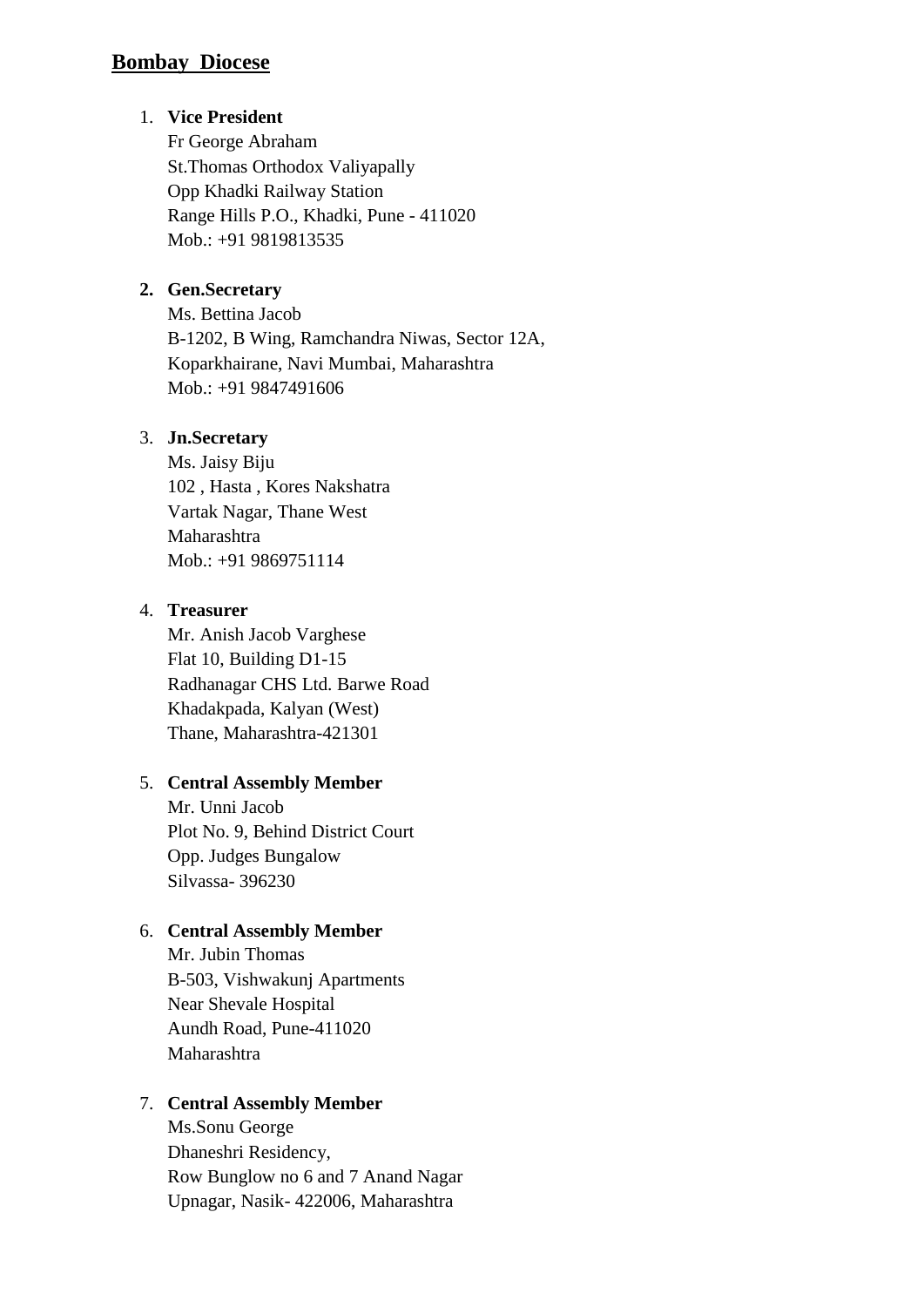# **Brahmavar Diocese**

#### 1. **Vice President**

Rev.Fr.Joseph Chacko St.Mary's Orthodox Syrian Cathedral, Brahmavar Mob.: +91 9900728443

## 2. **Gen.Secretary**

Abin Jacob NarkilakaduVelickakathu (H) West Eleri(P.O), Pankayam Mob.: +91 7025945822

#### 3. **Jn.Secretary**

Albin Joseph Pakanjikadu Kallarackal House Prapoyil P.O, Cherupuzha Kannur-670511 Mob.: +91 9061672953

#### 4. **Treasurer**

Jinto.K.J. Aravanchal Kunnath House, Aravanchal P.O., Payyanoor, Kannur-670353 Mob.: +91 9633109873

#### 5. **Central Assembly Member**

Shibu Varghese Kallolickal Kallolickal House Aravanchal P.O, Payyanoor, Kannur Mob.: +91 9744362489

#### 6. **Central Assembly Member**

Ardra Susan Sibi Murattupoovathinkal (h) Kamballur P.O., Kasaragod-670511 Mob.: +91 7306294139

## 7. **Central Assembly Member**

Akash Binoy Peroth house, Kinanoor P.O., Birikulam, Kasaragod-671533 Mob.: +91 8547710512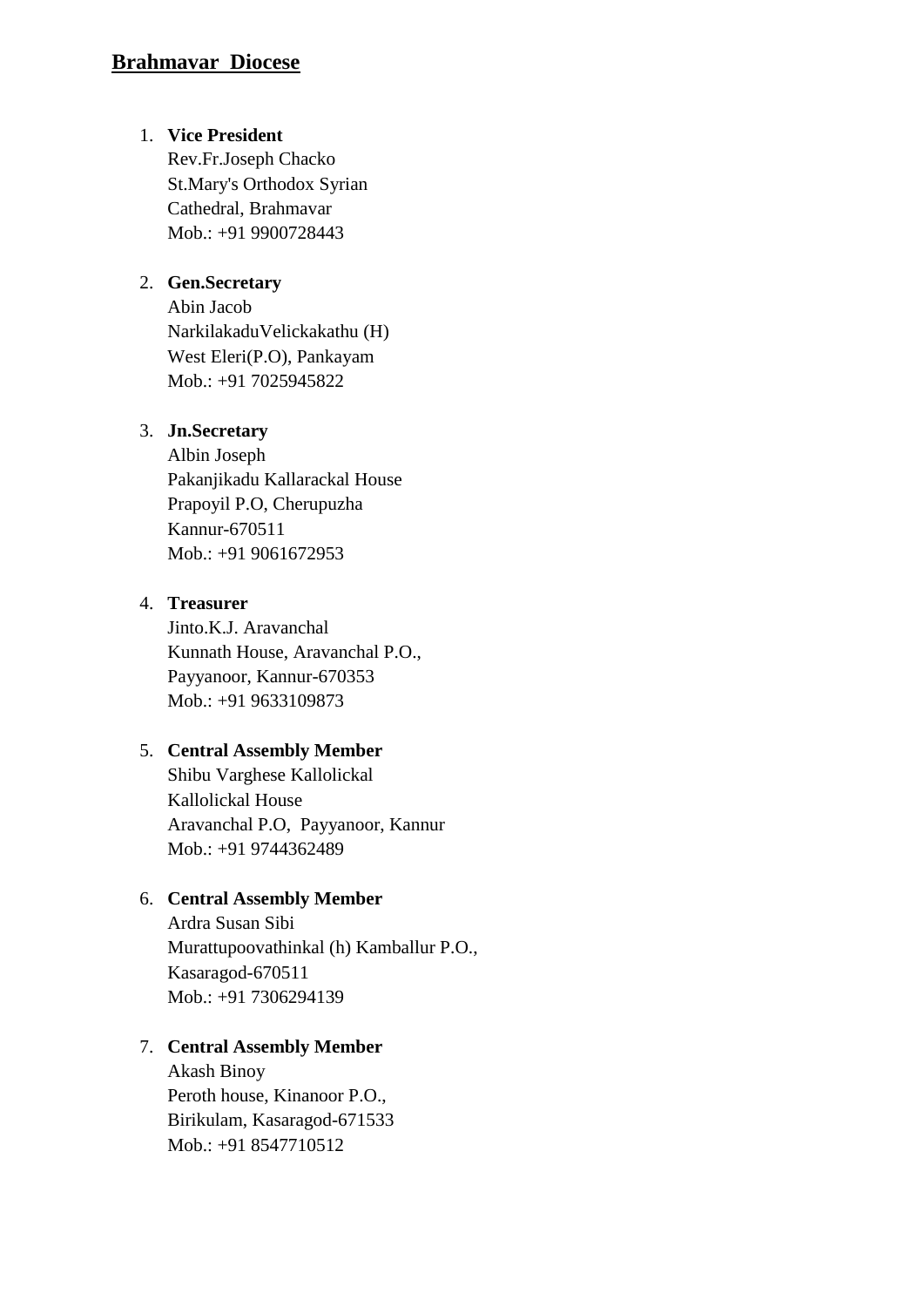# **Chengannur Diocese**

## 1. **Vice President**

Fr Jalson P. George Vadakkechakkalethu Budhanoor P.O., Chengannur 689510 Mob.: +91 9819813535

## **2. Gen.Secretary**

Robin Jo Varghese Robin Villa Budhanoor, Chengannur 689510 Mob.: +91 984749160

#### 3. **Jn.Secretary**

Sibi John Pathicheril C Villa Karakkad P.O., Mulakuzha Chengannoor 689504 Mob.: +91 9656730656

#### 4. **Treasurer**

Robin Samuel Roys Mankuzhikarottu Ullannoor p.o, Kulanda Pathanamthittayil Mob.: +91 8921070652

## 5. **Central Assembly Member**

**A**prem Kunnil Kunnil House Puliyoor P.O., Chengannur PIN: 689510 Mob.: +91 8301835572

#### **6. Central Assembly Member**

Bijoy P Geevarghese Puthen Parambil House Kallumkal P.O., Thiruvalla Mob.: +91 8129673992

#### 7. **Central Assembly Member**

Anju Elizabeth Yohannan Tini Villa, Kulanada P.O., PIN 689503 Njettoor, Pathanamthitta Mob.: +91 75610 30894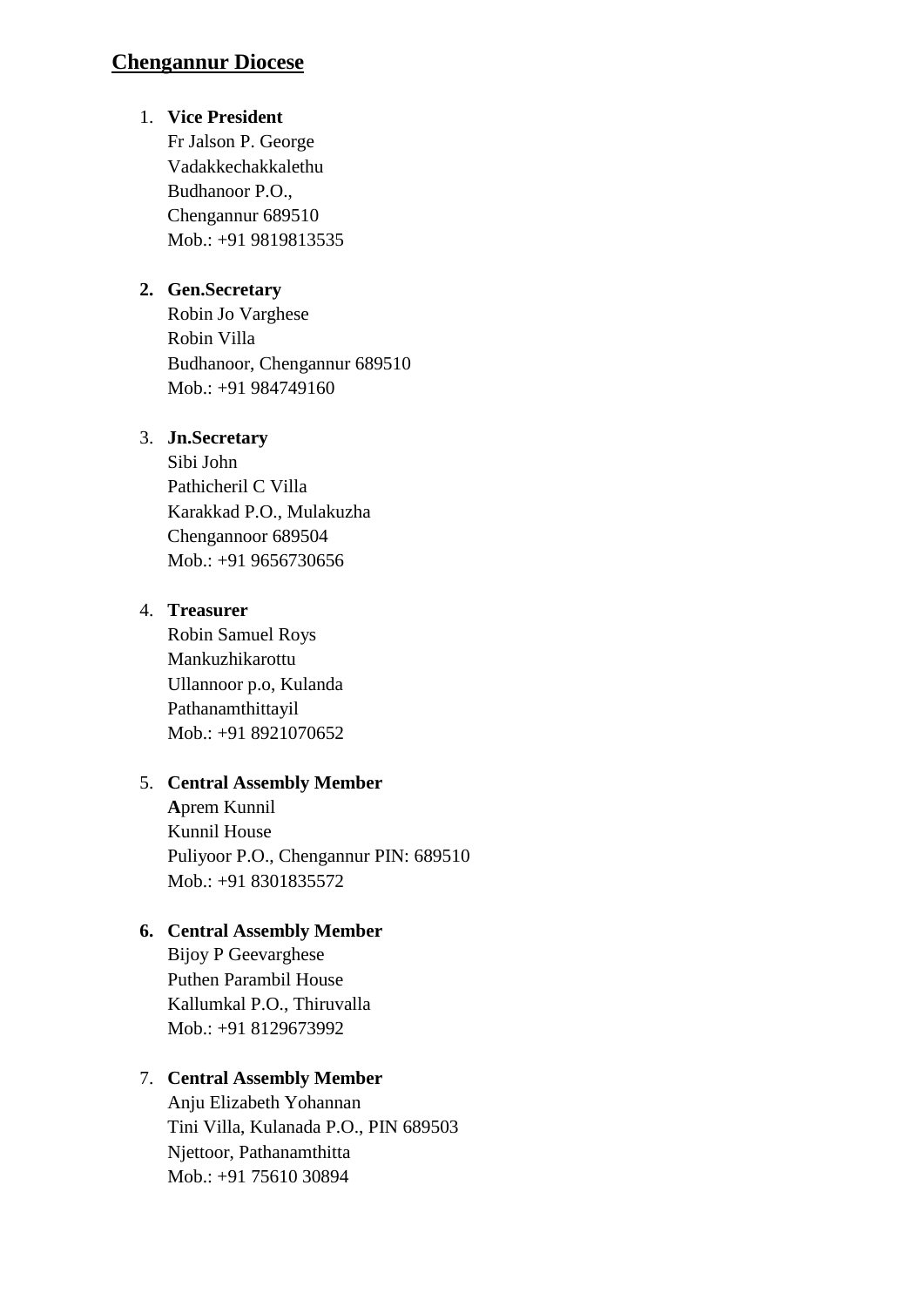# **Idukki Diocese**

## **1. Vice President**

Rev. Fr. Jeswin Chacko Kakkuzhiyil, Thoppipala Periyonkavala, Idukki Mob.: +91 8848302389

# 2. **Gen.Secretary**

Thomas Philip Kuthukallunkal,Vellayamkudi P.O., Kattappana, Idukki Mob.: +919847934102

### 3. **Jn.Secretary**

Tinu Mon M.K. Kandathil,Kumali P.O., Chelimada Mob. +91 8848362678

## 4. **Treasurer**

**A**ju Jacob Pathazhakkuzhiyil Chellarkovil P.O, Anakkara Mob.: +91 9567480871

## 5. **Central Assembly Member**

Manu Babu Vembinchira Vazhavara P.O., Nirmala City Mob.: +91 9497371701

#### 6. **Central Assembly Member**

Nikhil Yohannan Mangappallil Kochara P.O, Chettukuzhy Mob.: +91 9744252416

#### 7. **Central Assembly Member**

Aksa John Puthuparambil Spring Valley, Kumaly Idukki Mob.: +91 9895541595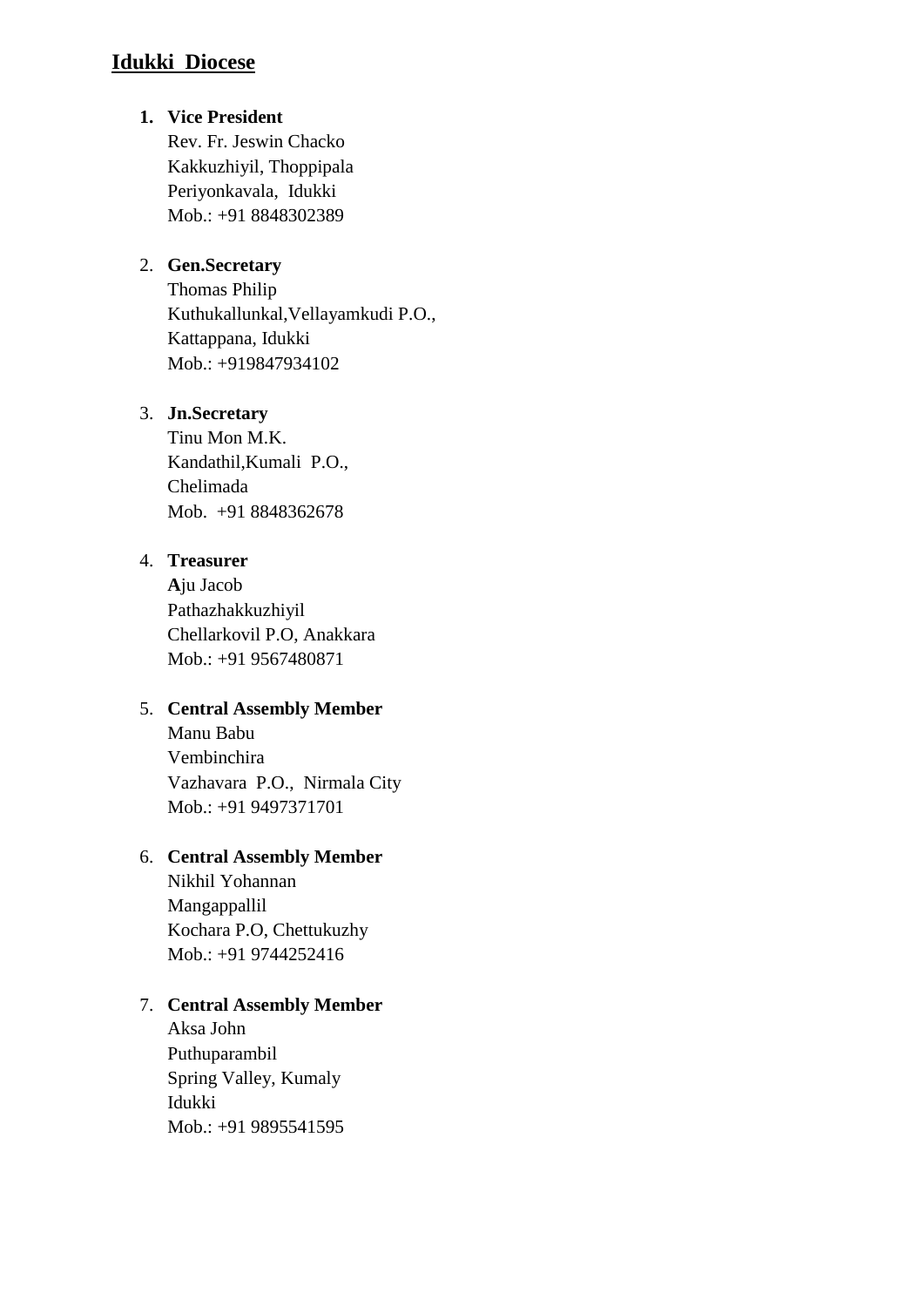# **Kandanadu East**

#### **1. Vice President**

Rev.Fr.Sibi Mathew Varghese Trinity Retierement Home Kolenchery-682311 Mob.: +91 8147834815

# **2. Gen.Secretary**

Mr.Jacob Abraham Kattapurathu House Pancode P.O-682310 Mob.: +91 9072224347

#### **3. Jn.Secretary**

Dr. Anjaly.M.C. Mecheril House, Kanjikuzhi P.O., Idukki-685506 Mob.: +91 9074087434

#### **4. Treasurer**

Jithin.K.J. Kochuparayil (H), Kizhakombu P.O., Koothattukulam Mob.: +91 8281333114

## **5. Central Assembly Member**

Mr.Athul Joseph Chettiyedathu (H) Kanayannur, Chottanikkara P.O., Mob.: +918606845165

#### **6. Central Assembly Member**

Mr.Aiwin Reji Nirappeythottathil (H) Puthuperiyaram, Thodupuzha-685608 Mob.: +91 9400005792

## **7. Central Assembly Member**

Ms.Liya Elsa Roy Mannarkuzhiyil(H),East Marady P.O., Muvattupuzha-686661 Mob.: +91 8590639356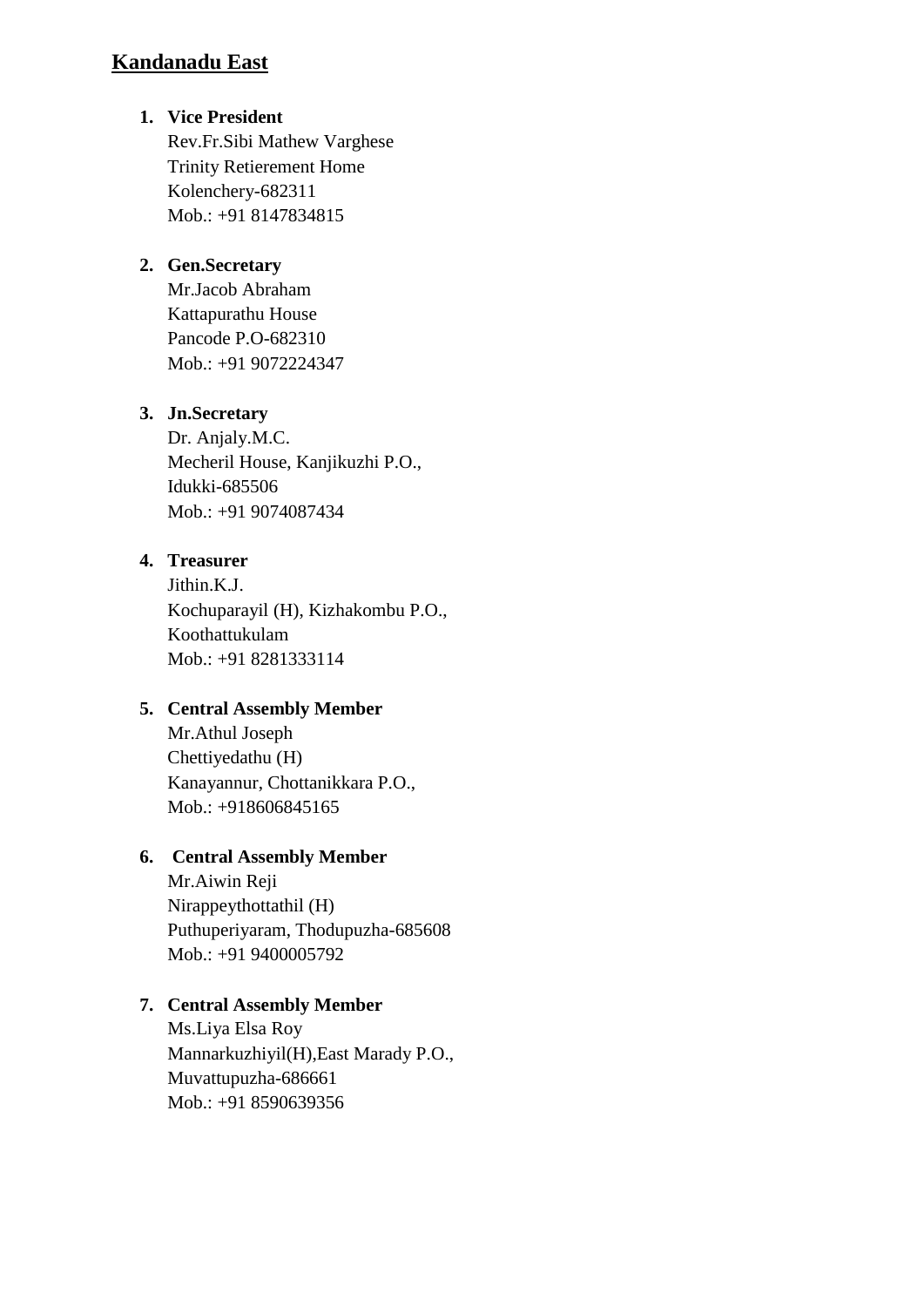# **Kottarakkara - Punalur Diocese**

## **1. Vice President**

Fr. Aby Raju Purathuttavila Veedu, Kalayapuram P.O, Kottarakkara Mob.: +91 9074008509

#### 2. **Gen.Secretary**

Jimmy Thankachan Jimmy Mandiram, Pulamon P.O., Kottarakkara Mob.: +91 9961645516

#### 3. **Jn.Secretary**

Aju Mathew St.Mary's Bungalow, Avaneeswaram P.O, Mob.: +91 9847139401

## 4. **Treasurer**

Jaison.G.Jacob Church,Ambathumkala Palavilayil Nediyavilayil veedu, Ambalathumkala, Ezhukon P.O. Kollam-691505 Mob.: +919497359417

#### 5. **Central Assembly Member**

Sheba Abraham Uliyanadu Paravila Puthenveedu, Karikkom P.O., Kottarakkara Mob.: +91 9995811059

## 6. **Central Assembly Member**

Aneesh.A. Aneesh Bhavan, Kanjuram Mala Puthen Veedu, Paper Mill P.O., Kollam Mob.: +91 9605006602

### 7. **Central Assembly Member**

Reejan Yohannan Reejan Bhavan, Kalayaouram P.O., Kottarakkara-691560 Mob : 9747701116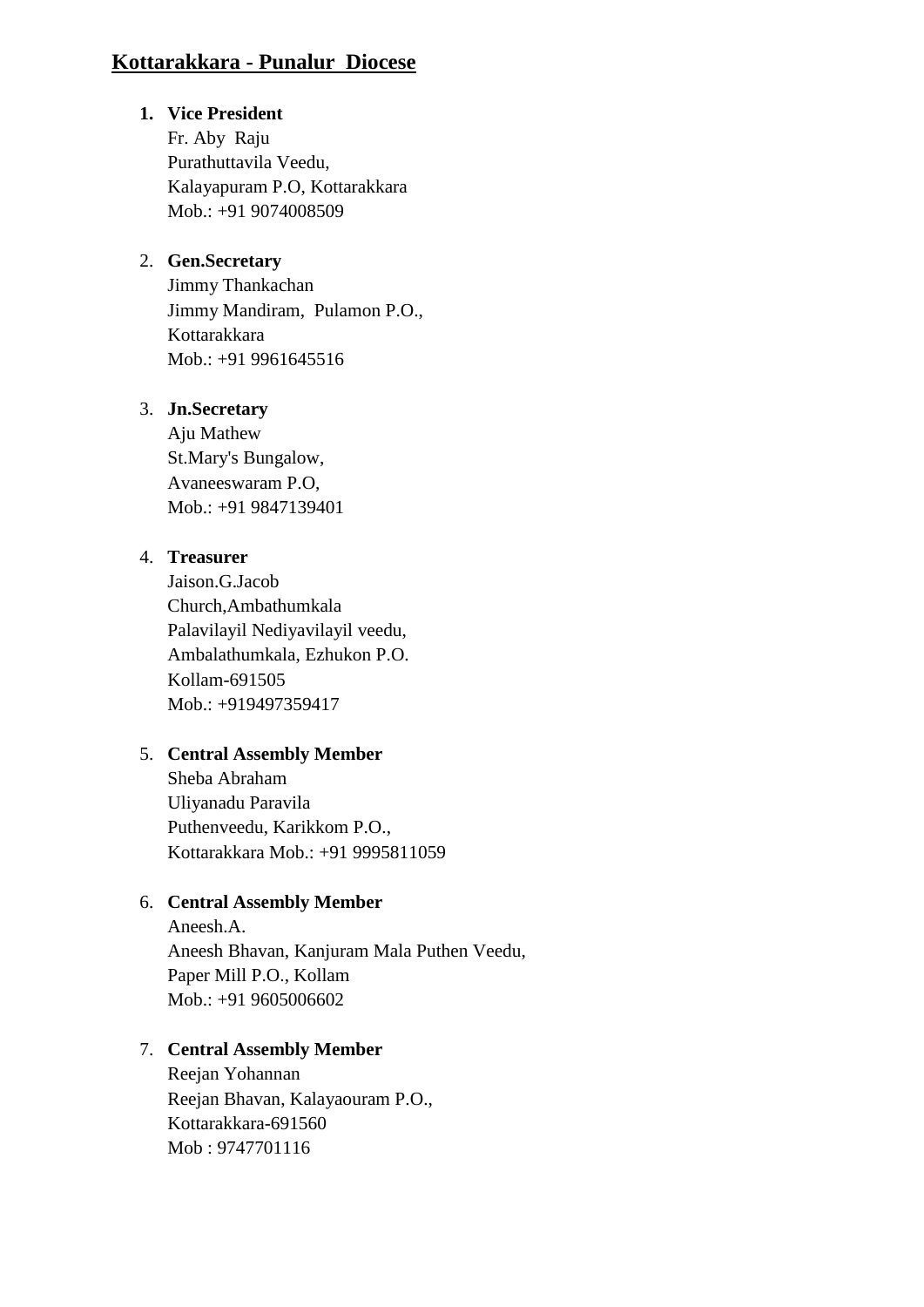# **Kottayam Central Diocese**

## **1. Vice President**

Fr . Varghese Zachariah (Saibu Achan) Mattathil, Veloor P.O., Kottayam 3 Mob.: +91 9447112293

# **2. Gen.Secretary**

Adv. Tom Korah Ancheril house Puthenangady P O Kottayam Mob.: +91 9946662777

# **3. Jn.Secretary**

Josin John Manarkad Kottayam

# **4. Treasurer**

Tijo George Palathil Thazhathangady, Kottayam Mob.: +91 96567 58641

# 5. **Central Assembly Member**

Varghese Thomas Kottackal Thazhathangady, Kottayam Mob.: +91 95670 23091

#### **6.** C**entral Assembly Member**

John Thomas Mob.: +919020303025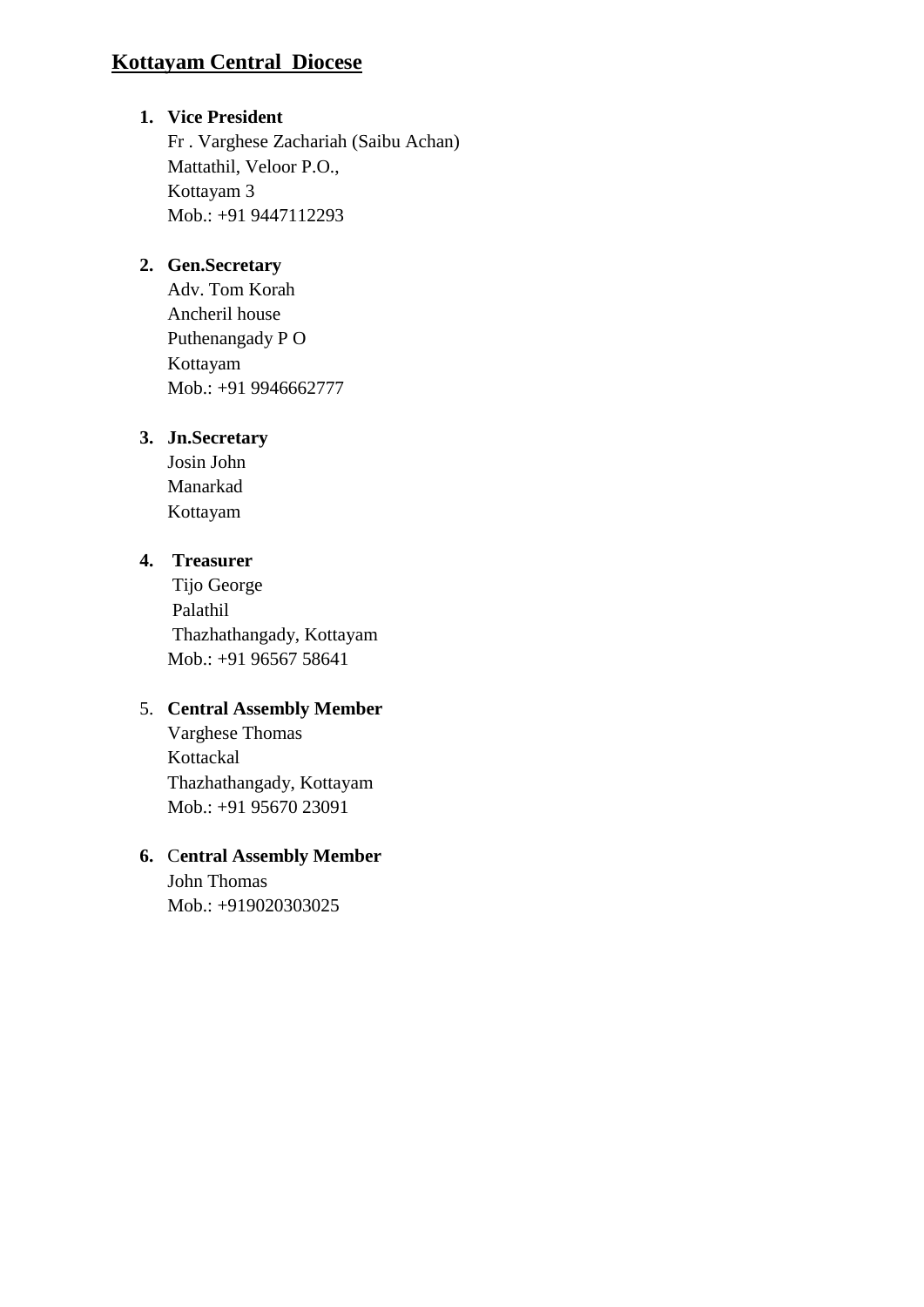# **Kunnamkulam Diocese**

#### **1. Vice President**

Rev. Fr.Thomas Chandy Puthenpurackal (H), Church Road,Pazhanji, Mob.: +91 94964 64029

#### 2. **Gen.Secretary**

Sri.Fujin.C.I. Cheruvathoor House, Kizhakumuri, Pazhanji P.O-680542 Mob.: +91 9567700747

#### 3. **Jn.Secretary**

Geo.K.Wilson Koothoor House Chiramanegadu Mob.: +91 9633204330

#### 4. **Treasurer**

Nobin.C.J Cheruvathoor House Chittanjoor P.O., Mob.: +91 9961122178

#### 5. **Central Assembly Member**

Roshan Roy K. Kolady(H), Near YMCA, Kunnamkulam Mob.: +91 9497841685

#### 6. **Central Assembly Member**

Keswiya K. Shaju Koothoor House Chittanjoor Mob.: +91 96050 50042

#### 7. **Central Assembly Member**

Terin Raju Kattil House, Kunnamkulam P.O., Vysseri Mob.: +91 8086152875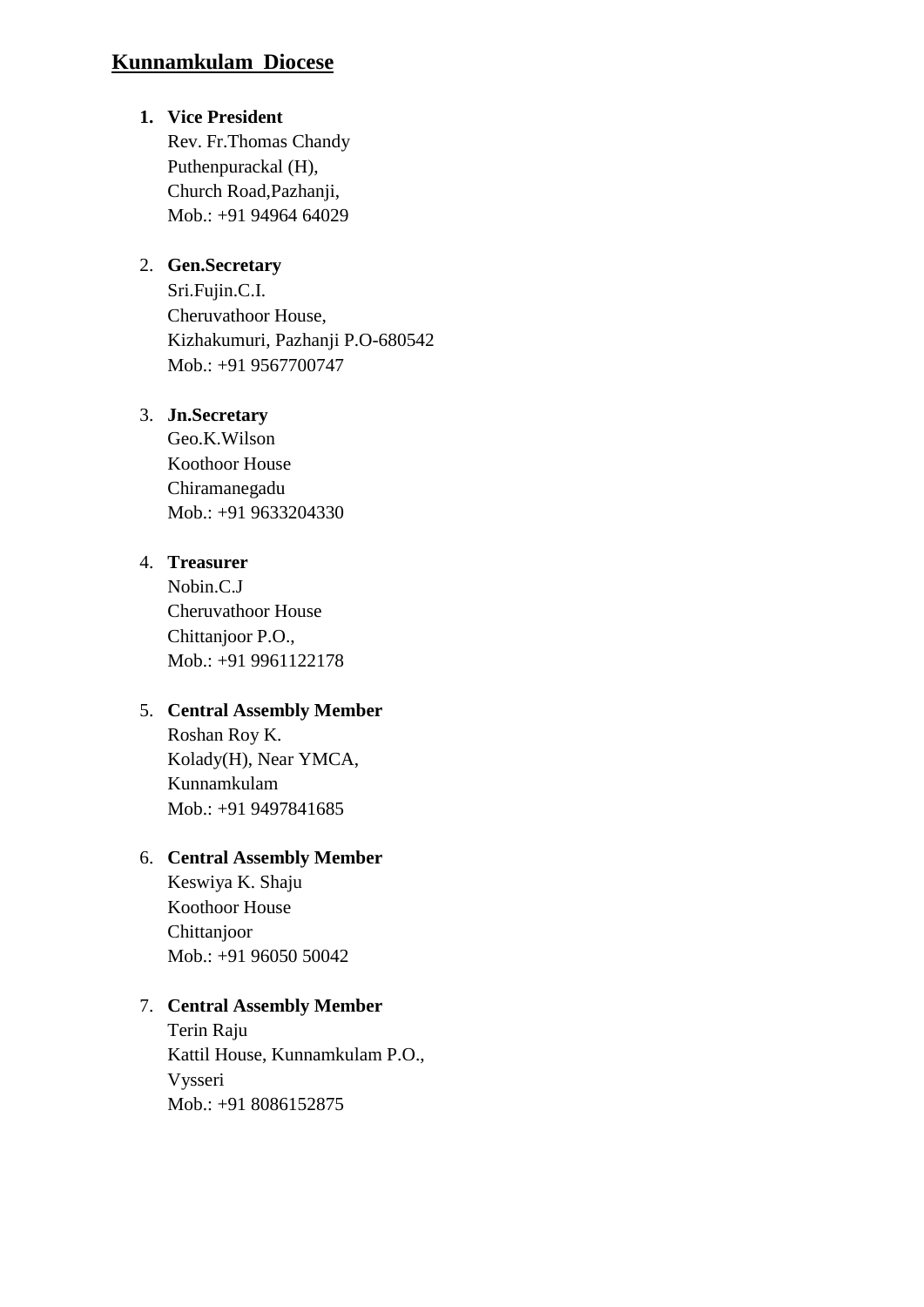# **Madras Diocese**

## 1. **Vice President**

Rev. Fr. Pradeep Ponnachan H/51, Bishops House Rajeswari Street ,Mehta Nagar, Chennai 600029 Mob.: +91 9539160552

# **2. Gen.Secretary**

Dr. Athul B.K. Ashok Nandavanam Plot 132, Noombal,Chennai 600077 Mob.: +91 9952016350

# 3. **Jn.Secretary**

Miss. Sheril Mariam Joy The Joy's Villa No 55 15<sup>th</sup> Right Cross Street Saravana Nagar, Manikandapuram, Thirumullaivayol Chennai 600062 Mob.: +91 9444366424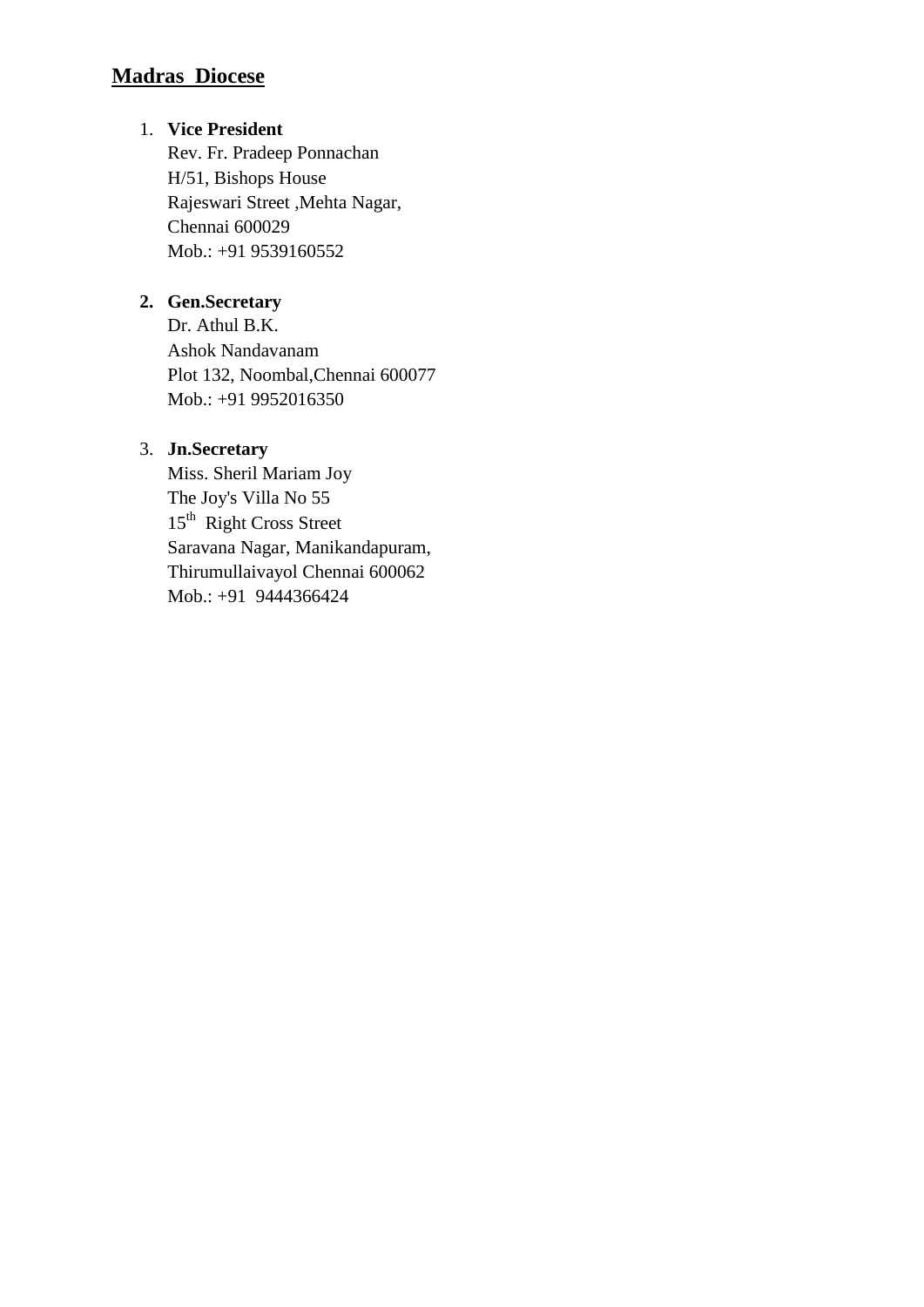## **Malabar Diocese**

#### 1. **Vice President**

Rev. Fr. Geevarghese George Vanjipathra,Hill view Nagar Puthuppady, Kozhikode Mob.: +91 9446151737

#### 2. **Gen.Secretary**

Aju P.Chacko Pallathu Pathirippadam P.O., Nilamboor Malappuram Mob.: +91 9446840325

#### 3. **Jn.Secretary**

Jomy Abraham Erumathanam, Kambalakkallu Mamankara Nilamboor, Malappuram Mob.: +91 9400887830

#### 4. **Treasurer**

Sumin K.Mathew Kuzhlvelilkalappurkkal Karimba P.O., Palakkad Mob.: +91 9447996410

#### 5. **Central Assembly Member**

Eldho Scariya Kolappillil House Nadakkavu, Nenmara P.O, Palakkad Mob.: +91 9496763368

#### 6. **Central Assembly Member**

Abin Saji Chakkummoottil House Kalladikodu P.O., Palakkad Mob.: +91 9746928431

## 7. **Central Assembly Member**

Jincy Jacob Chennampillil Vadapuram P.O., Malappuram Mob.: +917306266321, 9490243016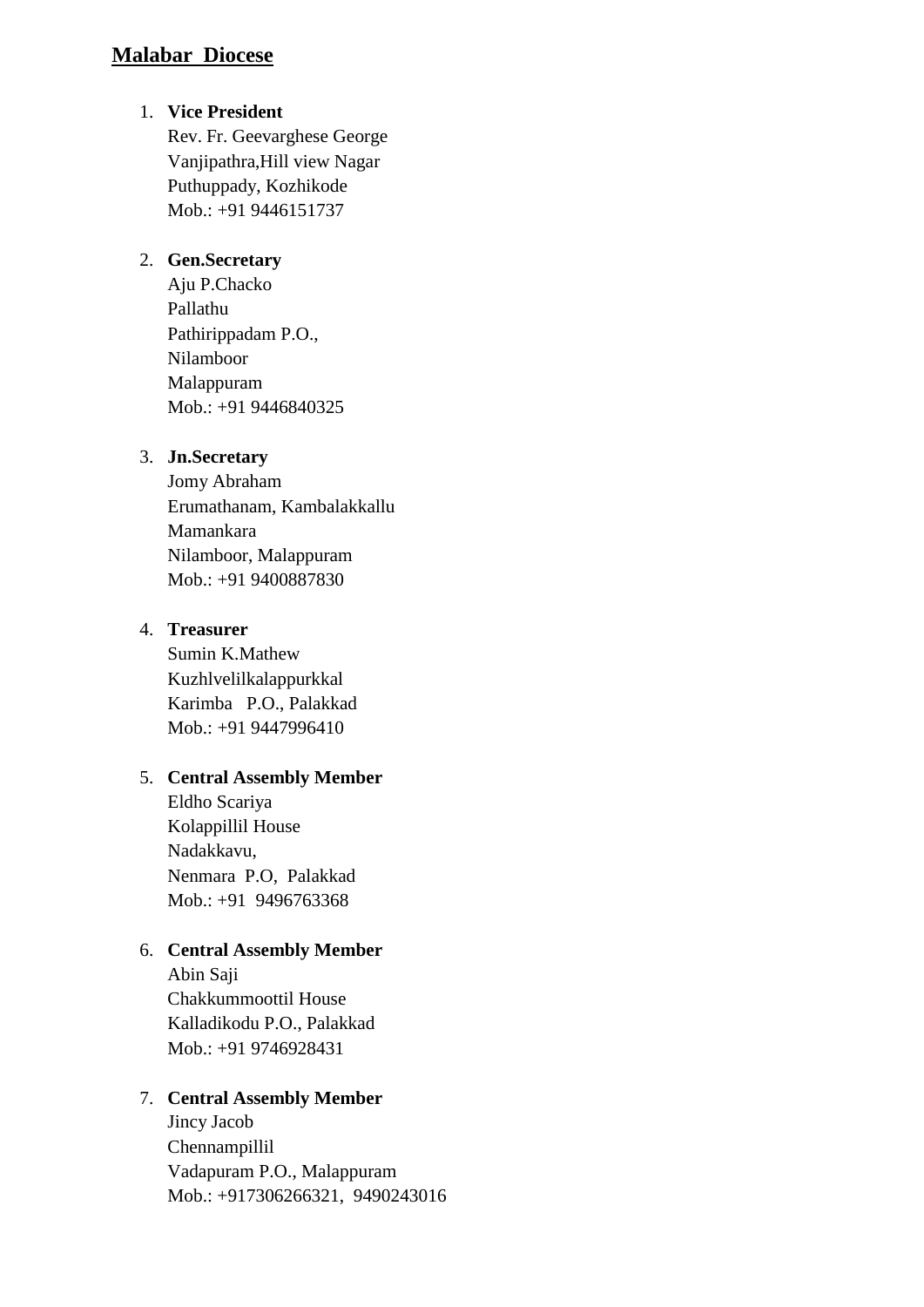# **Mavelikara Diocese**

#### **1. Vice President**

Rev. Fr. Shiji Koshy Kandathil Bethanniya Vetticodu .P. O., Kattanam -690503 Ph.: 0479-2445610, Mob.: +91 9496466192

#### 2. **Gen.Secretary**

Joji John Mudeetharayil House Valiyakulangara P.O., Karazhma East, Mavelikara-690104 Ph.: 0479-2325969, Mob.: +91 9847519751

#### 3. **Jn.Secretary**

Abin Baby Abin Bhavan, Puthen Chantha P.O., Vallikunnam Mob.: +91 9656322460

## 4. **Treasurer**

Nibin Babu Nallaveettil Kizhakkathil Kuttanperoor P.O., Mannar Mob.: +91 9567363740

## 5. **Central Assembly Member**

Christy Anna Thomas Kollankuttiyil South Monkuzhy, Pullykanaldcu-690537 Mob.: +91 7902959738

#### 6. **Central Assembly Member**

Manu Thampan Parambil Manuvilla , Komalloor P.O., Charummoodu – 690505 Mob.: +91 9961574964

#### 7. **Central Assembly Member**

Reju Thomas Thoppil Thomas Villa Tazhakkara P.O, Vazhuvadi – 690102 Mob.: +91 9447528842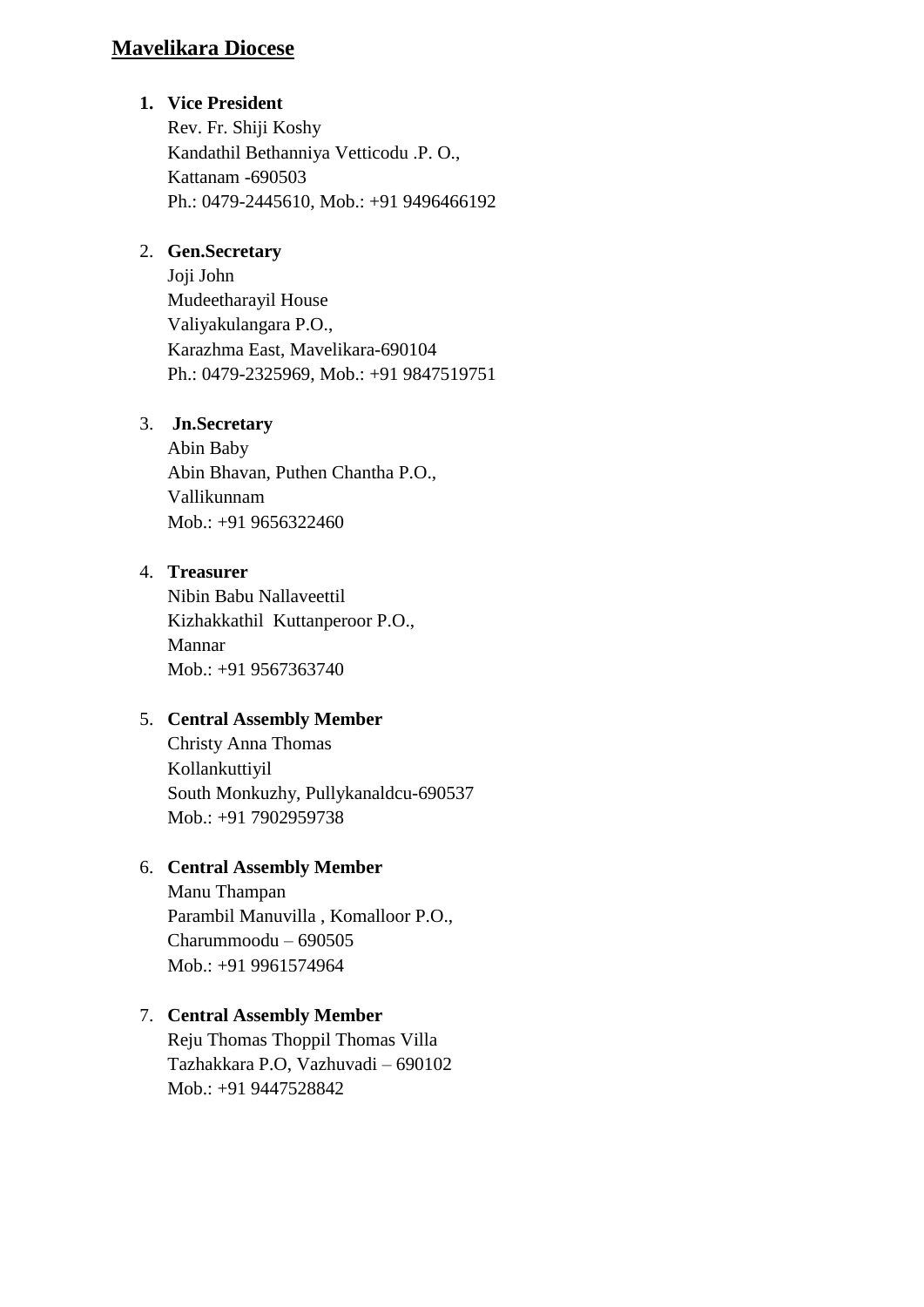## **Nilackal Diocese**

#### 1. **Vice President**

Rev. Fr. Sobin Samuel Vadakkemuttumannil Kanakappalam P.O., Erumeli, Kottayam Mob.: +91 8547900488

## 2. **Gen. Secretary**

Tijo Varghese Ayyamplackel Malayil Keekozhoor Ranni, Pathanamthitta Mob.: +919747210575

#### **3. Jn.Secretary**

Gince Jacob Philip Thadathil Charuvil Kottathoor P.O, Ayroor Mob.: +91 9947117920

# 4. **Treasurer**

Brijith Abraham Olickal house Vayalathala, Pathanamthitta Mob.: +91 8281208091

#### 5. **Central Assembly Member**

Libin Chacko Thevervelil House Ettichuvadu P.O Ranni-689675 Mob.: +91 9496806682

#### 6. **Central Assembly Member**

Jomon P.Thomas Peedikaparambil, Kanakappalam Erumeli, Kottayam Mob.: +91 8592066866

#### 7. **Central Assembly Member**

Saino Susan Sabu Chamakkalayil, Cherukole P.O., Kozhenchery, Pathanamthitta Mob.: +91 9048465807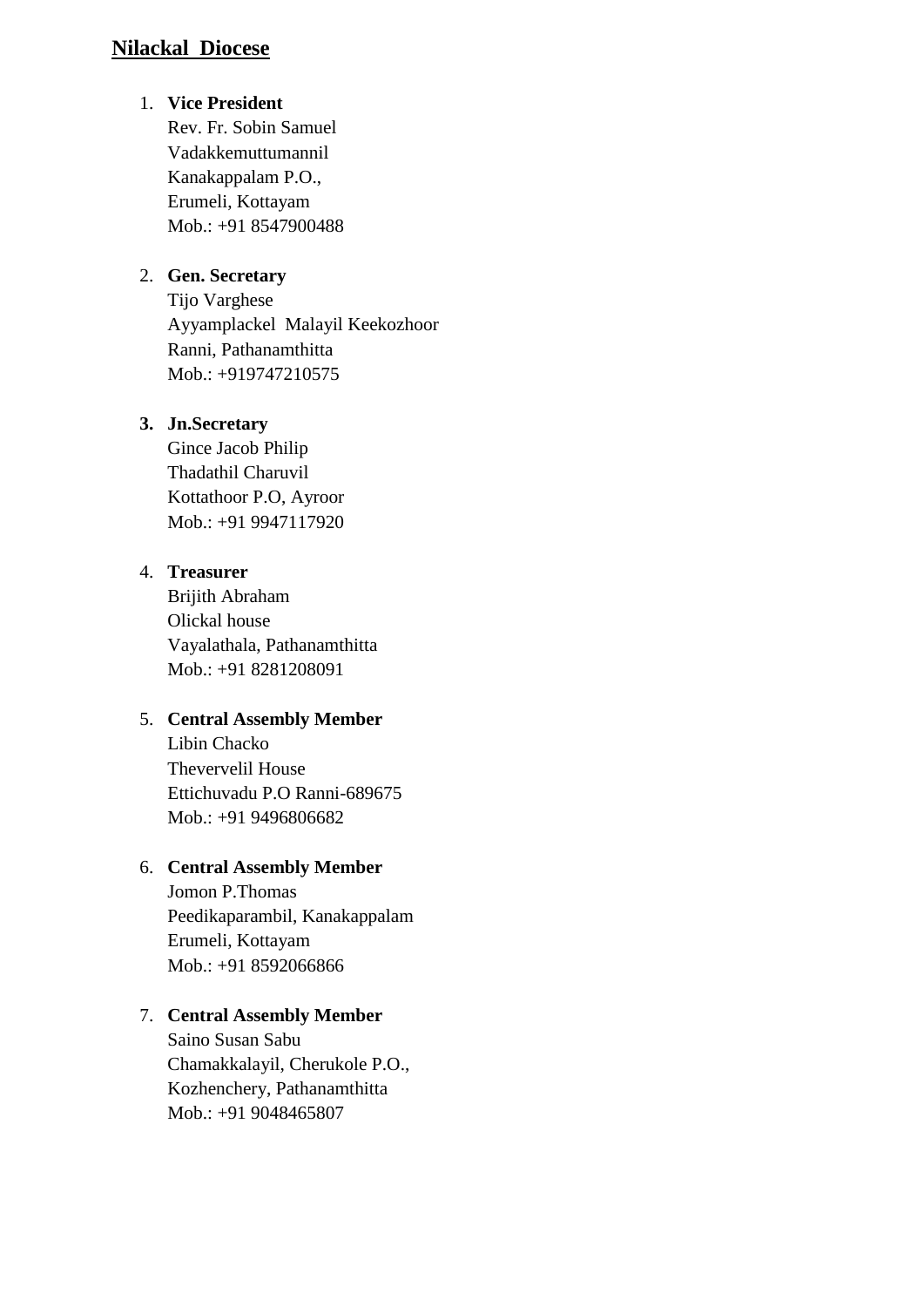# **Niranam Diocese**

## 1. **Vice President**

Rev.Fr.Jeyin.C.Mathew Chullikattil, Niranam P.O., Thiruvalla-689621 Mob.: +91 9447702730

# 2. **Gen.Secretary**

Dr.Kuriyakose.V.Kocheril Kocheril house, Nedumkunnam P.O. Karukachal kottayam 686542 (m) Mob.: +91 9961468583

# 3. **Jn.Secretary**

Rony Jacob T .T Kunnel Thottackatt Mathilbhagom , Thiruvalla – 689101 Mob.: +91 9605811896

# 4. **Treasurer**

Anoop Thomas Vettikkattil Venpala P.O., Thiruvalla-689102 Mob.: +91 9961278120

# 5. **Central Assembly Member**

Saju P. Thomas Parumala House, Kangazha P.O. Kottayam, Kerala-686541 Mob.: +91 9947964374

# 6. **Central Assembly Member**

Donia Ninan Polachirackal Amara P.O., Changanacherry -686546 Mob.: +91 9847014845

# **7. Central Assembly Member**

Jijo Isac Kannimeal Puthen Veedu Chennithala P.O., Mavelikara Alappuzha -690105 Mob.: +91 9744080358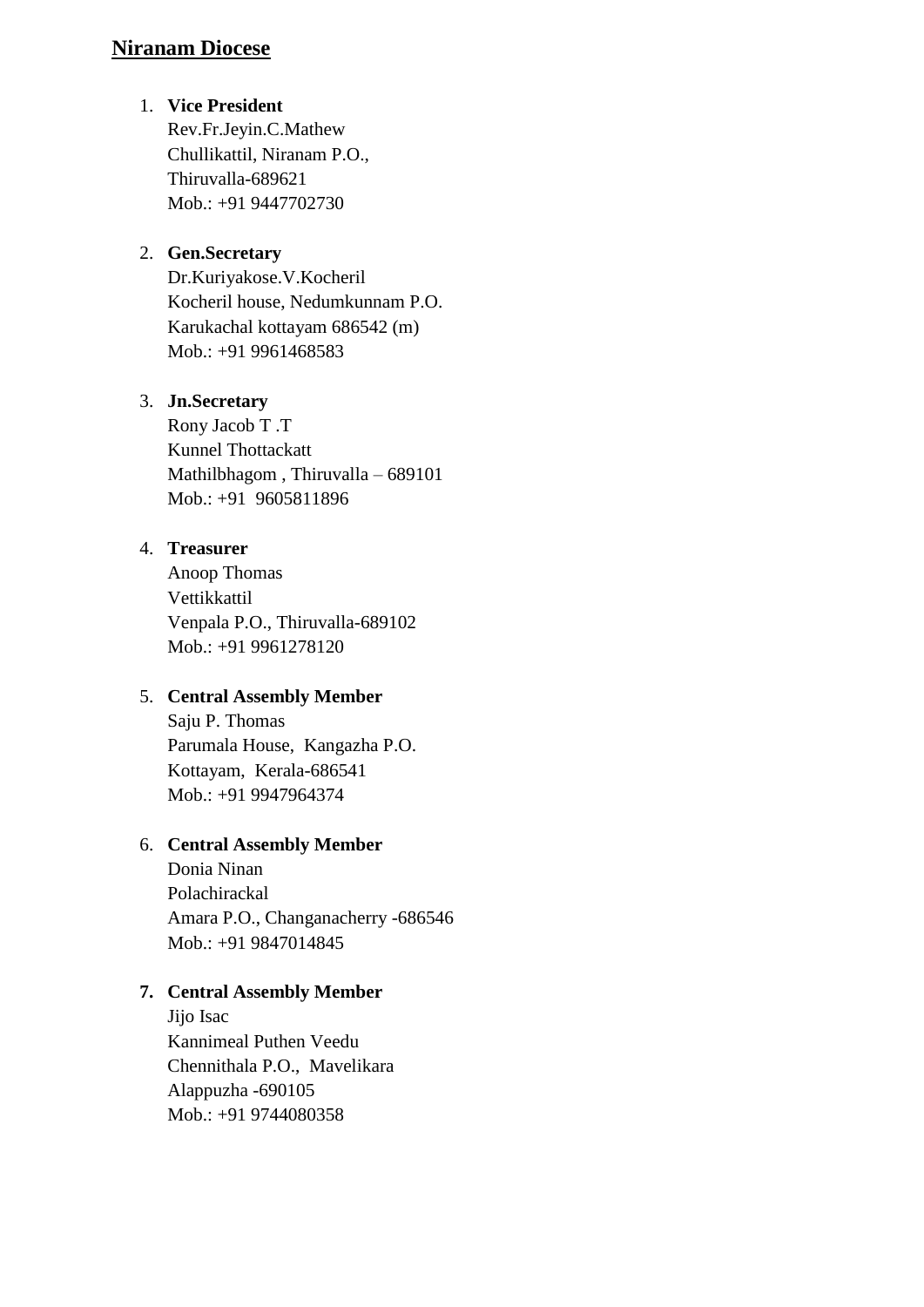1. **Vice President** Fr Thomas Mathew Mob. : +12145978604

# 2. **Gen.Secretary**

**M**r Joji Alex Mob.: +158655609173.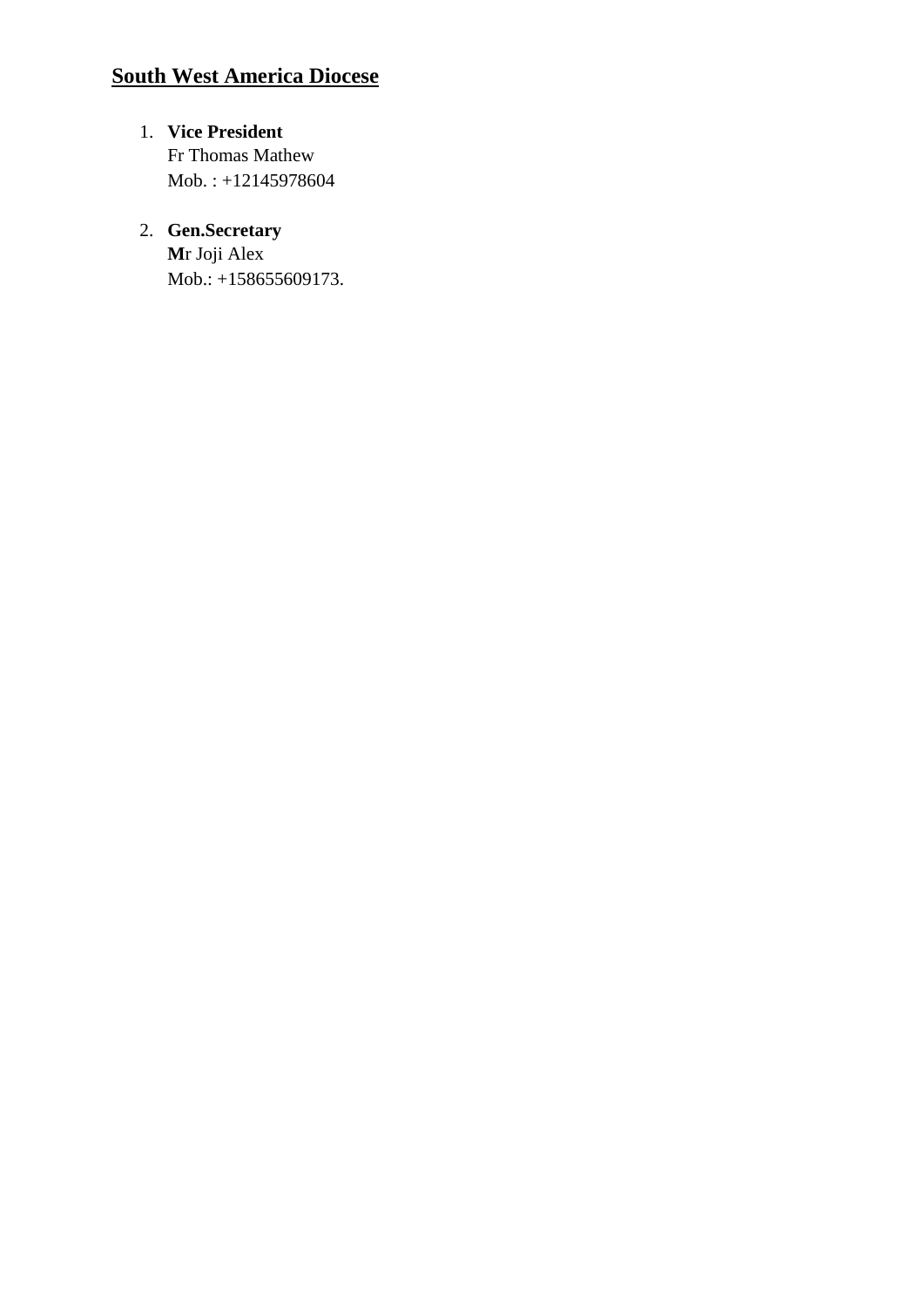# **Sulthan Battery Diocese**

# 1. **Vice President**

Fr. Basil Paulose Madayikkal Kalathuvayal P.O., Ambalavayal, Wayanad Mob.: +91 9747471432

## **2. Gen.Secretary**

Saneesh K. Scaria Kattakkakathu (H) Kanichar P.O., Kannur-670674 Mob.: +91 9562528338

## **3. Jn.Secretary**

Eldho P.P. Parackal (H), Kumbaleri P.O., Meenangadi, Pothuketty Ambalavayal Mob.: +91 96565 84395

## **4. Treasurer**

Shino K. Varghese Karamayil (H), Kumbaleri P.O., Meenangadi Mob.: +91 9747255491

# 5. **Central Assembly Member**

Jinu Jacob Thaipparambil (H) Keezhpally P.O., Palarinjal, Kannur, Kerala-670704 Mob.: +91 8971793128

# **6. Central Assembly Member**

Anju Varghese Kavanakudy (H) , Payyampally P.O., Kurukkanmoola, Wayanad Mob.: +91 8547148644

# **7. Central Assembly Member**

Jino George Erippakkottil (H) Moolankave P.O. Mob.: +91 9744686596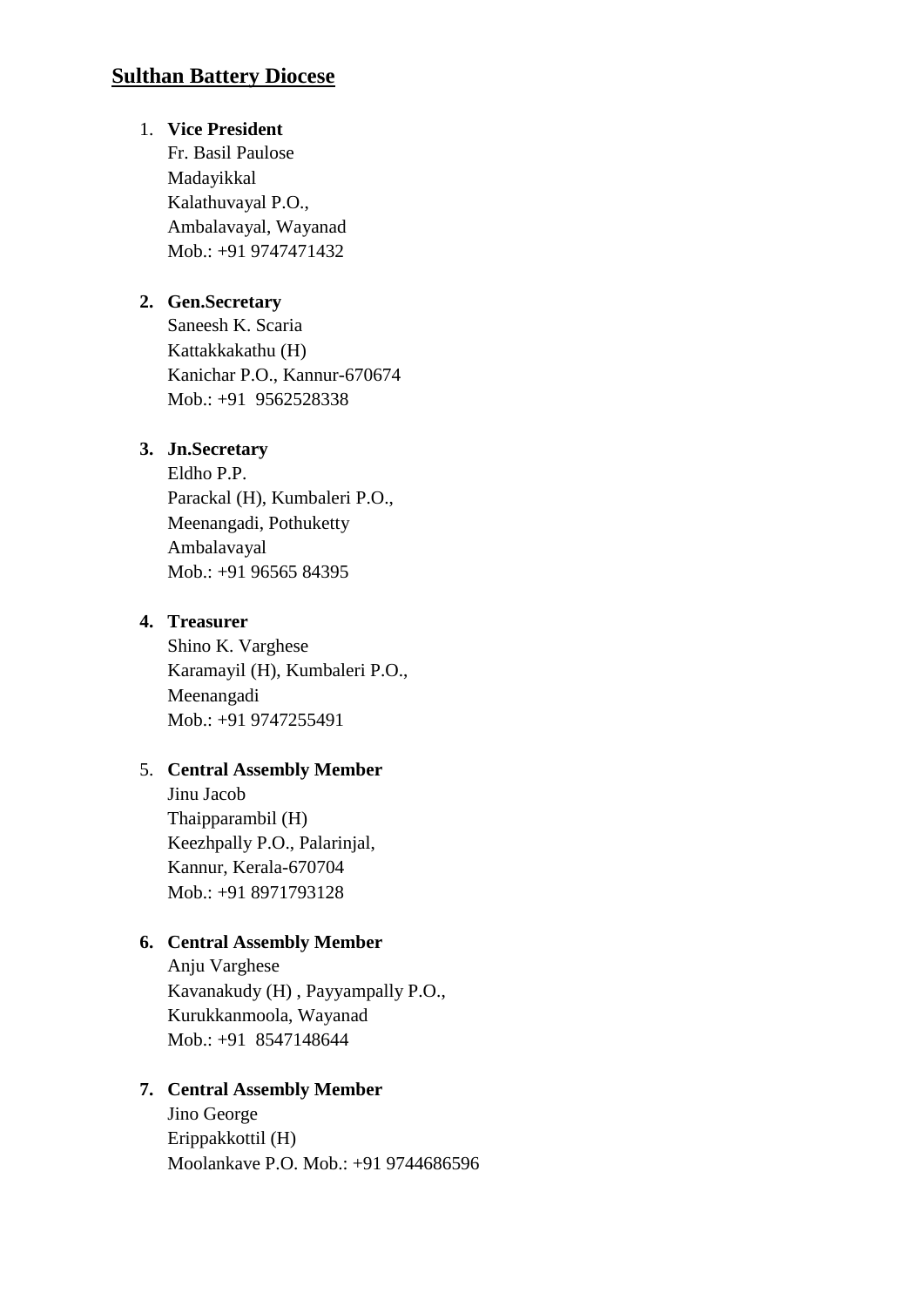# **Thrisur Diocese**

## 1. **Vice President**

Fr. Varghese M. Isac Orthodox Study Center Vadakkethara Pazhayannur P. O., Mob. +91 9496624140

# 2. **Gen.Secretary**

Mr. Jeffin James Anikkoottathil Kallepdam P.O. Pazhyannur Thrissur Mob : 954485696

# 3. **Jn.Secretary**

Mr. Shone M.B. Mappilakudiyil House, Muttithadi P.O, Kallur, Thrissur Mob.: +91 9656330692

# **4. Treasurer**

Mr. Jibin Johny Parakkatt House, Chelakode P.O., Meppadam, Thrissur- 680587 Mob.: +91 9400951448

# 5. **Central Assembly Member**

Mr. Santosh Cherian Kunjukkatil House Chelakode Post Pazhayannur, Thrissur- 680587 Mob.: +91 9447513028

# 6. **Central Assembly Member**

Mrs. Simi Thomas Kunjukkatil House, Chelakode Post Pazhayannur,Thrissur-680587 Mob.: +91 9497689962

# 7. **Central Assembly Member**

Mr Jogy Philip Kochupadinjarakara, Kumblacode P.O., Pazhayannur Thrissur, Kerala 680587 Mob.: +91 9495881382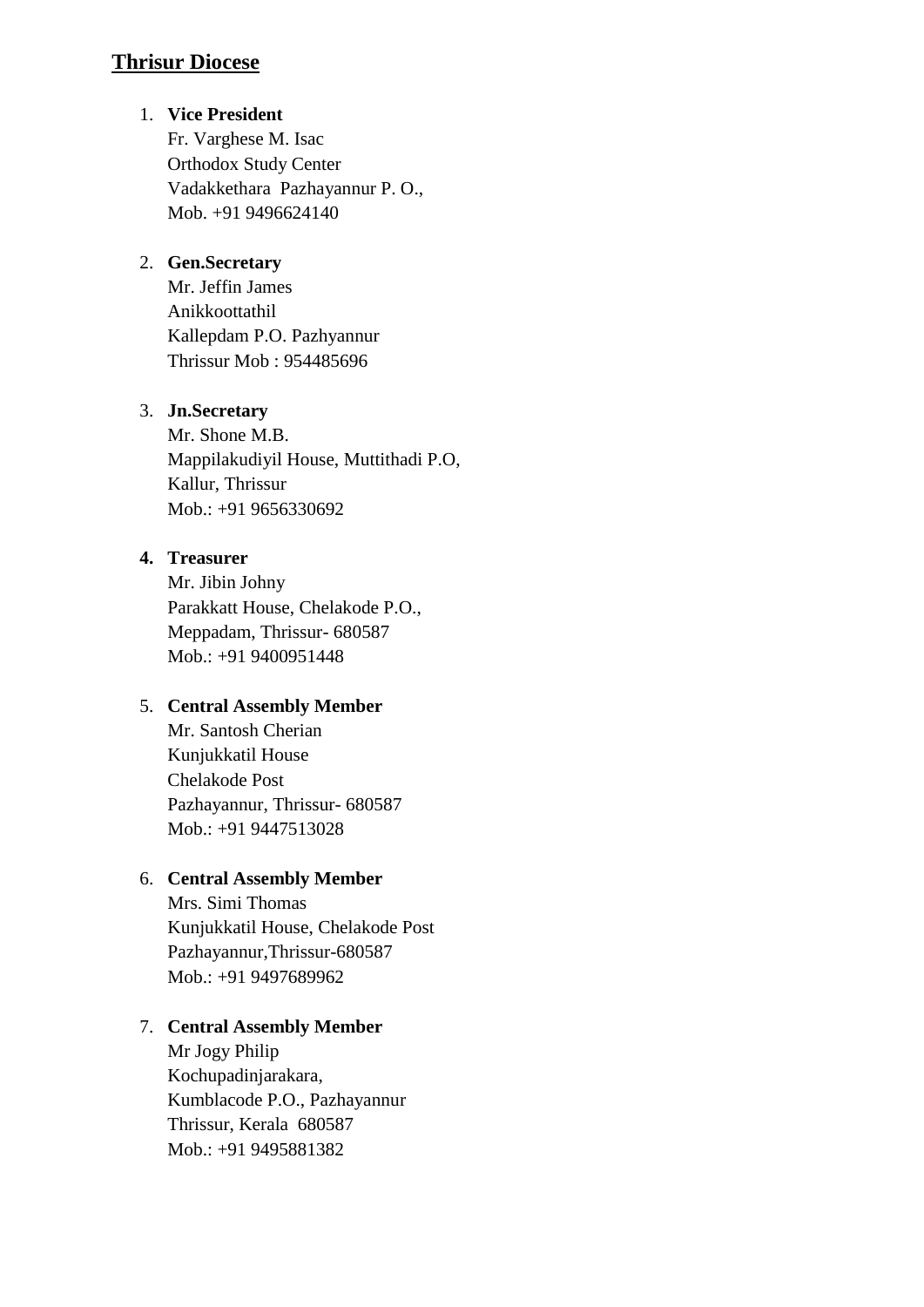# **Kollam Diocese**

#### 1. **Vice President**

Fr.Joseph K John Sebasthya Kizhakekara, Thevalakara Mob.: +91 9446965353

# 2. **Jn.Secretary**

Sri.Biju Thankachan Biju Bhavan, Chowalloor, Kuzhimathikadu Mob.: +91 9447994250

## 3. **Treasurer**

Sri.Jossi John Vilayil Jossi Bhavan, Nallila Mob.: +91 9745329536

# **4. Central Assembly Member**

Sri.Binu Pappachan Vadakke Aalaykal Puthoor Mob. : +91 9495148056

# 5. **Central Assembly Member**

Mr.Dipu Achankunju Maramthottathu Puthen Veedu, Ashtamudi P.O., Kollam Mob.: +91 9544156441

# 6. **Central Assembly Member**

Angel.M.Jose T.Villa, Pattazhy Mob.: +91 8301087097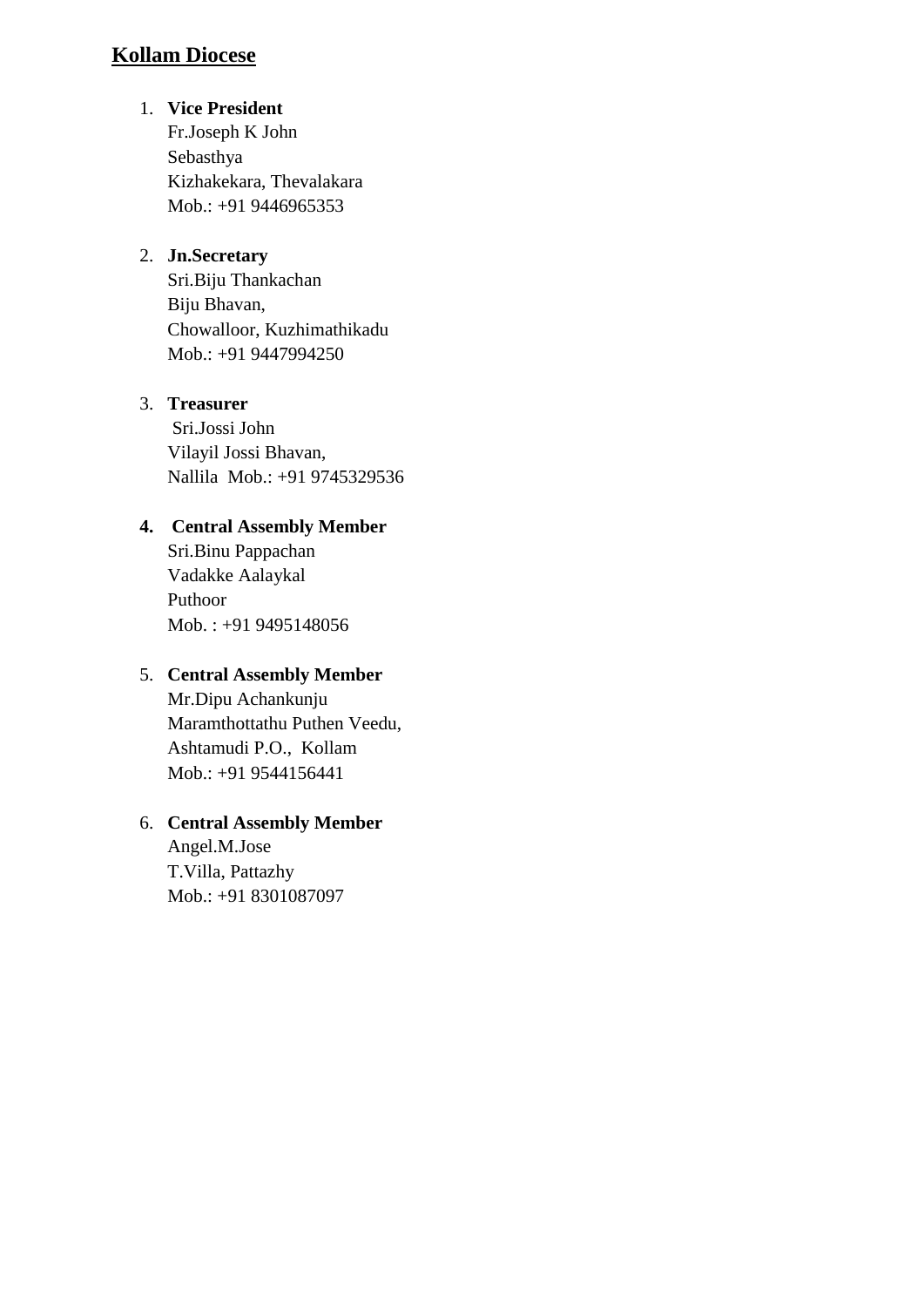# **Kottayam Diocese**

1. **Vice President**

Fr.Varghese Jacob Pacheril Mob.: +91 9446119086

## 2. **Gen.Secretary**

Adoney.T.John Thayil, Mundakkayam Mob.: +91 9048057003

# 3. **Jn.Secretary** Biya Mol Varghese Kulangaravayalil, Kothala

Mob.: +91 7591998167

# 4. **Treasurer**

Abin.K.Elias Thindiyathil Kunnel Amayannoor Mob.: +91 9495982385

# **5. Central Assembly Member**

Jinsho Skaria Abraham Ottaplackal,Pambady Mob.: +91 9496161241

# 6. **Central Assembly Member**

Salomon Kurian Valliparambil, Arpookkara Mob.: +91 8848765904

# 7. **Central Assembly Member**

Sona Sam Varghese Kilirukunnel, Vakathanam Mob.: +91 6282115121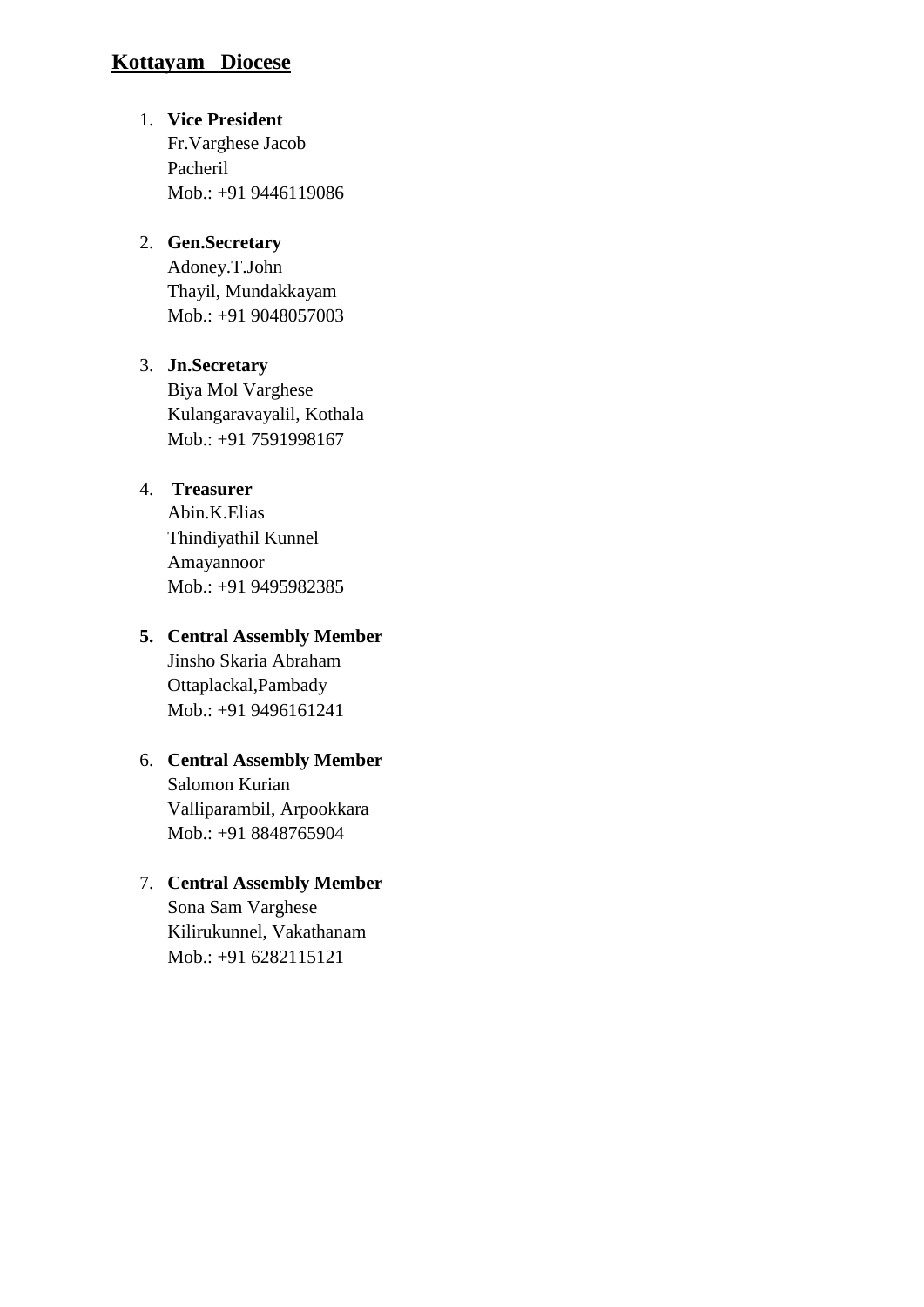## **Thumpamon Diocese**

#### **1. Vice President**

Fr.Abey.T.Samuel Thekkekkara House, Elanthoor P.O, Pathanamthitta Mob.: +91 8281452091

#### **2. Gen.Secretary**

Sri. Renju.M.J . Mundiyil House, Thumbamon, Pathanamthitta Mob.: +91 9946035765

#### **3. Jn.Secretary**

Lida Grigory Thadathil House, Mundukottackal P.O, Pathanamthitta Mob.: +91 9605922112

## 4. **Treasurer**

Sri. Finny Mullanikkadu Greenland paivalli Bhagom, Omalloor P.O., Pathanamthitta Mob.: +91 9846139459

#### 5. **Central Assembly Member**

Sri. Christy Varghese Kizhakkedathu House, Athumpumkulam P.O., Konni,Pathanamthitta Mob.: +91 9526913625

#### 6. **Central Assembly Member**

Ansu Mary Varghese Panachaltharayil House, Mannarakkulanji P.O., Pathanamthitta Mob.: +91 9447934488

#### 7. **Central Assembly Member**

Nithin Manakkattumannil Manakkattumannil House, Kumbazha P.O, Pathanamthitta Mob.: +91 8089130317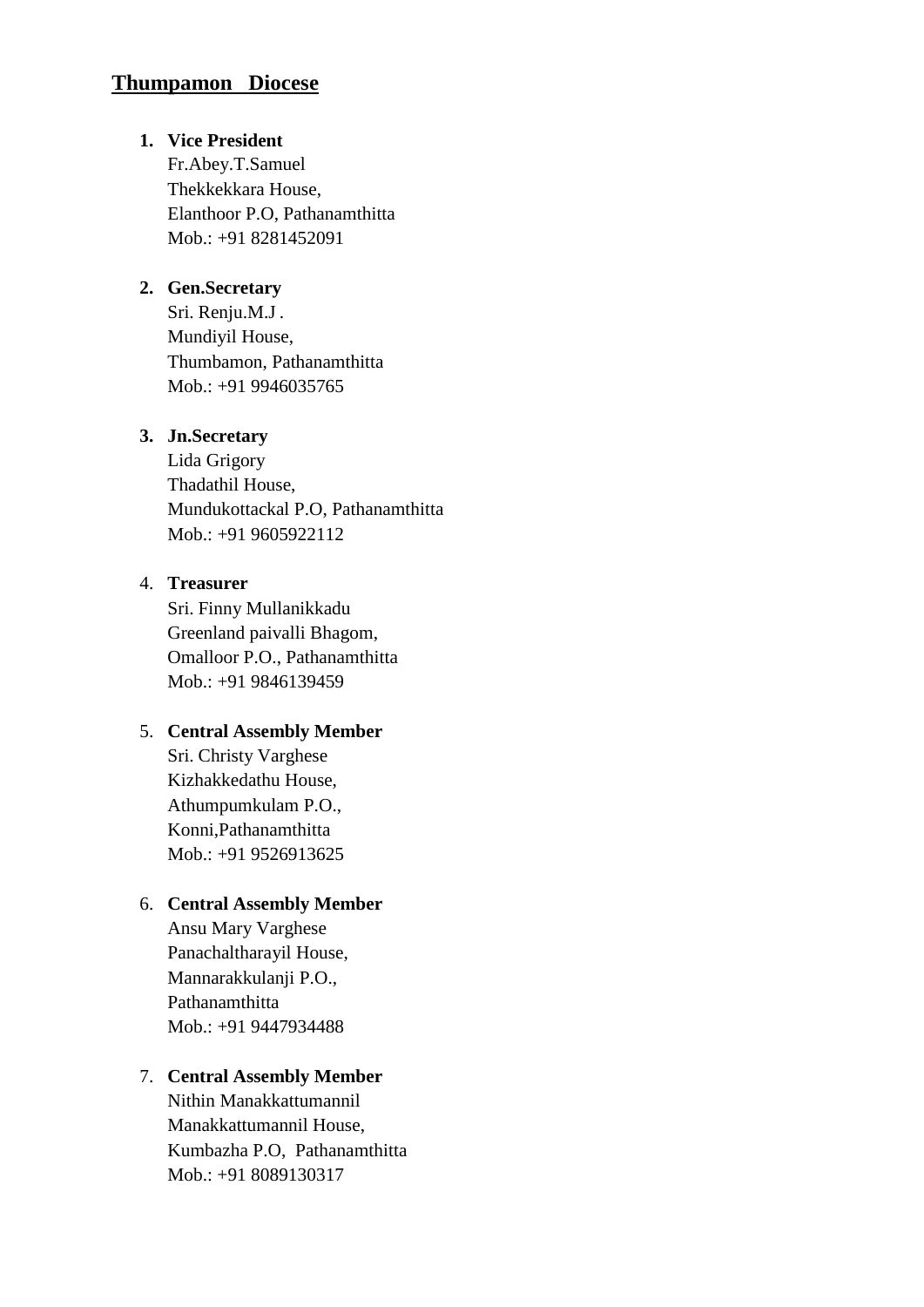# **Kochi Diocese**

# 1. **Vice President**

Fr.David Thankachan T.S.Villa,Bharanickavu Bharanickavu P.O, Alappuzha-690503 Mob.: +91 9847339042

#### 2. **Gen.Secretary**

Sri. Anoop Zacharia Pazhunkal House, Thalcode P.O., Mulanthuruthy, Eranakulam Mob.: +91 9961821414

## 3. **Jn.Secretary**

Shinony P.C. Palaykkathadathil House Pattikkadu P.O., Mudicode Mob.: +91 8289973910

#### 4. **Treasurer**

Sri. Moshe George Kunnathu House, Sauhrudha Nagar, Poikattussery, Chengamanadu P.O., Nedumbassery, Angamaly Mob.: +91 9847736305

#### 5. **Central Assembly Member**

Sri. Jeatho John Pulikottle House Chembukkavu, Thrissur Mob.: +91 8547554090

# 6. **Central Assembly Member**

Shais.A.J. Ammanamthadathil House Edaykkattuvayal P.O., Arakkunnam, Eranakulam Mob.: +91 9400738096

## 7. **Central Assembly Member**

Jomol Mathew Eangmattom House Kadavanthara, Kochi Mob.: +91 9497036946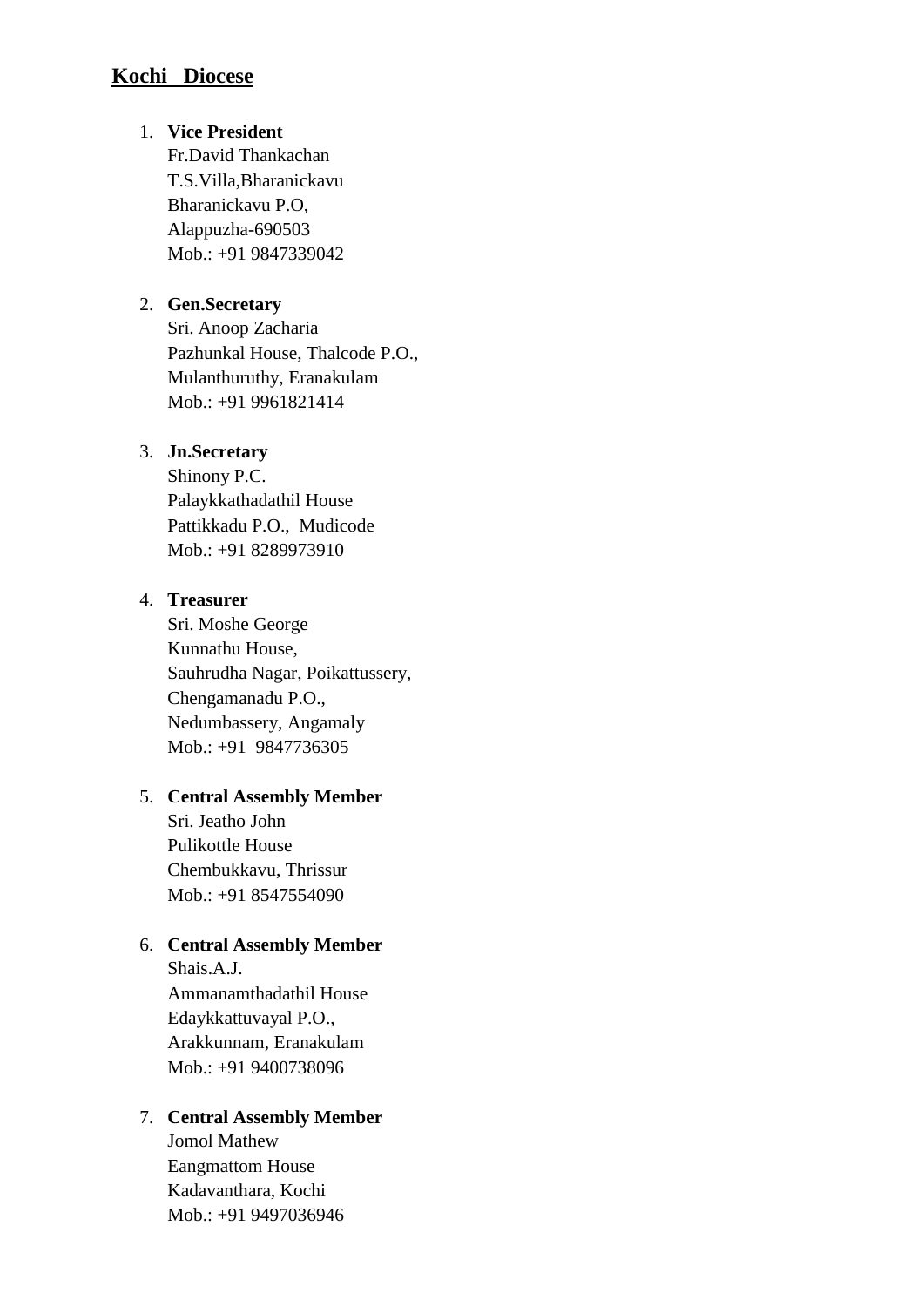# **Kandanadu West Diocese**

## 1. **Vice President**

Fr.Jomon Cheriyan Olickal house Vazhoor P.O., Vazhoor Kottayam Mob: +91 811196390, +91 88111963908

# 2. **Gen.Secretary**

Gheves Markose Kulangara House Pampakuda P.O., Pampakuda-686667 Mob.: +91 9961065998

# 3. **Jn.Secretary**

Nobin C Jacob Chellikunnel House Onakkoor P.O., Onakkoor +91 99477 08879

# 4. **Treasurer**

Pearl Kanneth Maliakal Kanneth House Puthencruz P.O., 682308 Mob.: +91 9946291947

# 5. **Central Assembly Member**

Binjo Baby Kalappurackal (H) Ooramana P.O., Ramamangalam-686663 Ernakulam Mob.: +91 9846101690

# 6. **Central Assembly Member**

Alka Maria Thomas Thadathil House Pampakuda P.O. 686667 Mob.: +919495412000

# 7. **Central Assembly Member**

Gregory John Aynattu House Kadayiruppu P.O., Kolenchery -682311 Mob.: +91 9562333170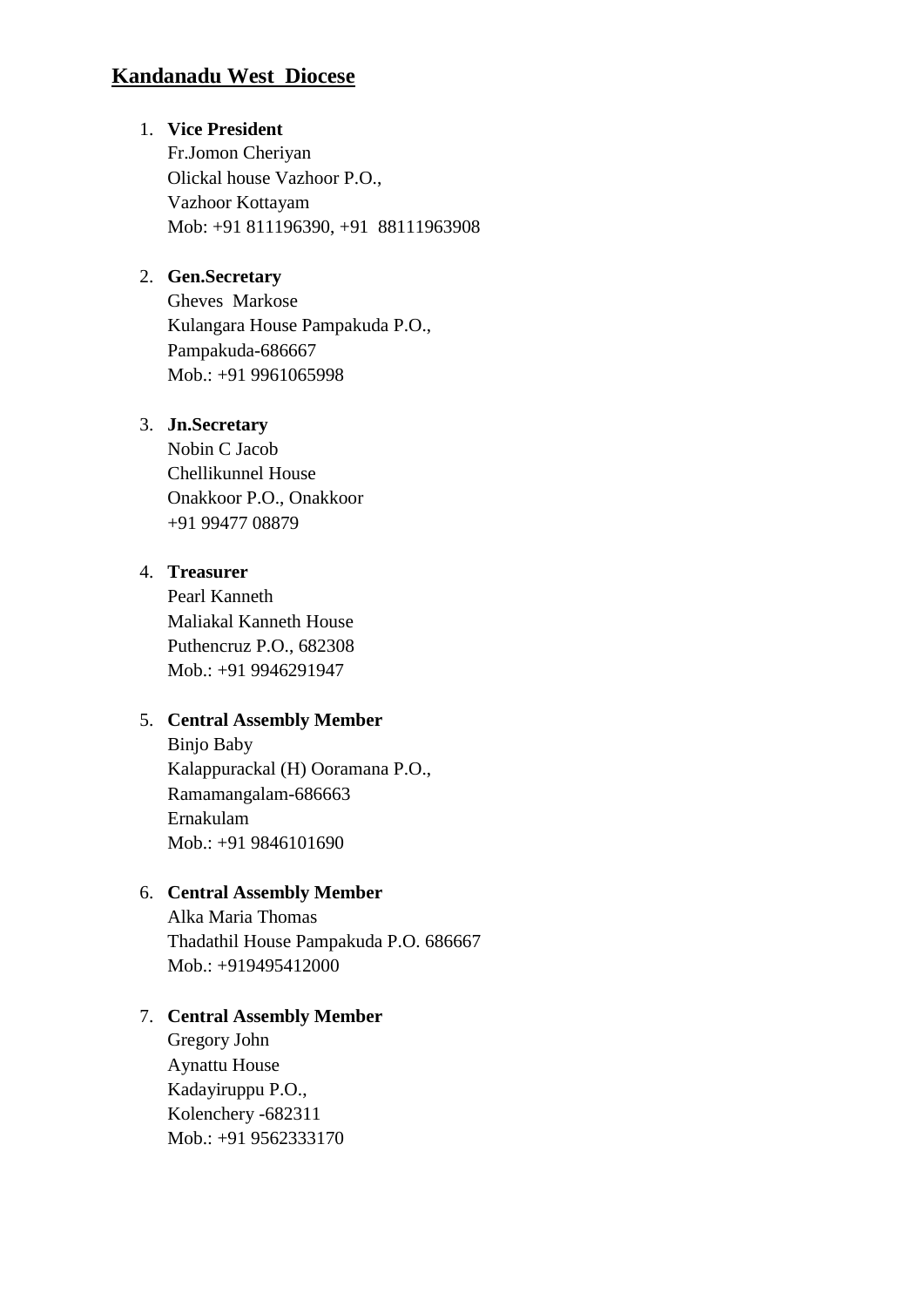# **Delhi Diocese**

#### 1. **Vice President**

Rev.Fr.Nainan Philip St.George Church Dwarka Mob.: +91 8447792093

# 2. **Gen.Secretary**

Sri. Shiju Daniel St.Thomas Church, Ghasiabad Mob.: +91 8368172327

## 3. **Jn.Secretary**

Mr. Ashwin Varkey St. Stephen's Dilshad Garden +91 9899125127

# 4. **Treasurer**

Sri. Daniel Varghese Mar Gregorious Church Janakpuri Mob.: +91 9540800432

# 5. **Central Assembly Member**

Mr. Shinil Baby Thomas St.Marys Cathedral, Hauz khas Mob.: +91 9810073659

# 6. **Central Assembly Member** Mr.Korahson Philip St.Stephen's Church, Dilshad Garden Mob.: +91 9447778871

# 7. **Central Assembly Member**

Ms.Aishwarya Mariam Aji St.Joseph's Church, Tuglaqabad Mob.: +91 9650432774